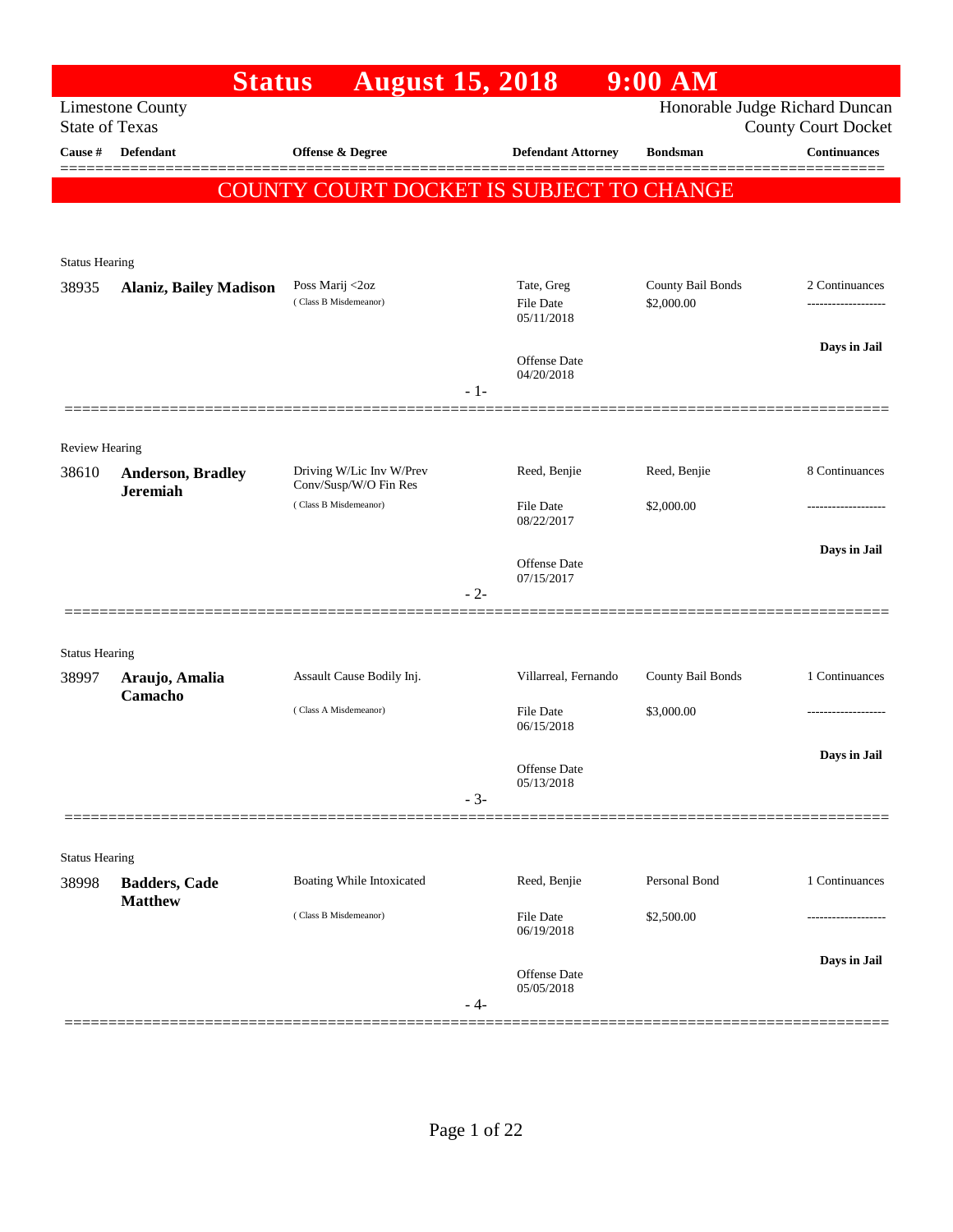|                       |                            | <b>August 15, 2018</b><br><b>Status</b>             |                                             | $9:00$ AM                       |                                                              |
|-----------------------|----------------------------|-----------------------------------------------------|---------------------------------------------|---------------------------------|--------------------------------------------------------------|
| <b>State of Texas</b> | <b>Limestone County</b>    |                                                     |                                             |                                 | Honorable Judge Richard Duncan<br><b>County Court Docket</b> |
| Cause #               | <b>Defendant</b>           | Offense & Degree                                    | <b>Defendant Attorney</b>                   | <b>Bondsman</b>                 | <b>Continuances</b><br>======                                |
|                       |                            | <b>COUNTY COURT DOCKET IS SUBJECT TO CHANGE</b>     |                                             |                                 |                                                              |
|                       |                            |                                                     |                                             |                                 |                                                              |
| <b>Status Hearing</b> |                            |                                                     |                                             |                                 |                                                              |
| 38816                 | <b>Baize, James Dillon</b> | Poss Marij <2oz<br>(Class B Misdemeanor)            | Reed, Bobby<br>File Date<br>02/01/2018      | Reed, Bobby<br>\$2,000.00       | 4 Continuances                                               |
|                       |                            |                                                     | Offense Date<br>01/12/2018                  |                                 | Days in Jail                                                 |
|                       |                            |                                                     | $-5-$                                       |                                 |                                                              |
| <b>Status Hearing</b> |                            |                                                     |                                             |                                 |                                                              |
| 38810                 | <b>Barco, Jose Dejesus</b> | Unlawful Restraint<br>(Class A Misdemeanor)         | Reed, Stephen M.<br>File Date<br>01/29/2018 | County Bail Bonds<br>\$3,000.00 | 3 Continuances                                               |
|                       |                            |                                                     | <b>Offense</b> Date                         |                                 | Days in Jail                                                 |
|                       |                            |                                                     | 12/28/2017<br>- 6-                          |                                 |                                                              |
| <b>Status Hearing</b> |                            |                                                     |                                             |                                 |                                                              |
| 38811                 | <b>Barco, Jose Dejesus</b> | Interfer W/Emergency Req For<br>Assistance          | Reed, Stephen M.                            | County Bail Bonds               | 3 Continuances                                               |
|                       |                            | (Class A Misdemeanor)                               | <b>File Date</b><br>01/29/2018              | \$3,000.00                      |                                                              |
|                       |                            |                                                     | Offense Date<br>12/28/2017                  |                                 | Days in Jail                                                 |
|                       |                            |                                                     | $-7-$                                       |                                 |                                                              |
| Plea Hearing          |                            |                                                     |                                             |                                 |                                                              |
| 38666                 | <b>Bates, Ronnie Lynn</b>  | Viol Bond/Protective Order<br>(Class A Misdemeanor) | Tate, Greg<br>File Date<br>09/27/2017       | Personal Bond<br>\$2,500.00     | 7 Continuances<br>.                                          |
|                       |                            |                                                     | Offense Date<br>09/16/2017                  |                                 | Days in Jail                                                 |
|                       |                            |                                                     | $-8-$                                       |                                 |                                                              |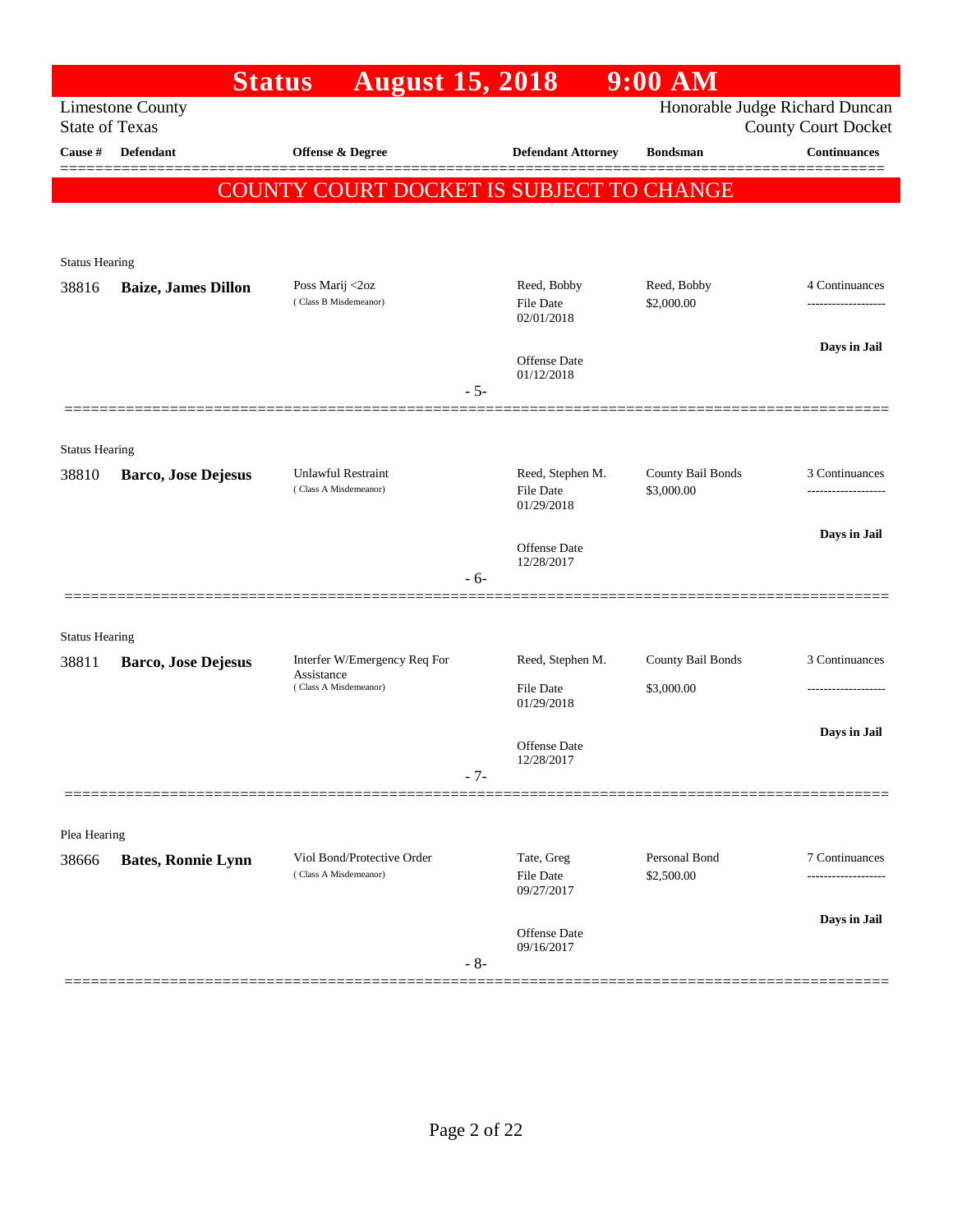|                       |                                                  | <b>August 15, 2018</b><br><b>Status</b>           |                                   | 9:00 AM           |                                                              |
|-----------------------|--------------------------------------------------|---------------------------------------------------|-----------------------------------|-------------------|--------------------------------------------------------------|
|                       | <b>Limestone County</b><br><b>State of Texas</b> |                                                   |                                   |                   | Honorable Judge Richard Duncan<br><b>County Court Docket</b> |
| Cause #               | <b>Defendant</b>                                 | Offense & Degree                                  | <b>Defendant Attorney</b>         | <b>Bondsman</b>   | <b>Continuances</b>                                          |
|                       |                                                  |                                                   |                                   |                   |                                                              |
|                       |                                                  | COUNTY COURT DOCKET IS SUBJECT TO CHANGE          |                                   |                   |                                                              |
|                       |                                                  |                                                   |                                   |                   |                                                              |
| Review Hearing        |                                                  |                                                   |                                   |                   |                                                              |
| 38267                 | <b>Beldin, Bryan Charles</b>                     | Driving W/Lic Inv W/Prev<br>Conv/Susp/W/O Fin Res | Reed, Benjie                      | County Bail Bonds | 18 Continuances                                              |
|                       |                                                  | (Class B Misdemeanor)                             | <b>File Date</b><br>12/02/2016    | \$2,000.00        | ------------------                                           |
|                       |                                                  |                                                   | <b>Offense Date</b>               |                   | Days in Jail                                                 |
|                       |                                                  | $-9-$                                             | 10/14/2016                        |                   |                                                              |
|                       |                                                  |                                                   |                                   |                   |                                                              |
| Review Hearing        |                                                  |                                                   |                                   |                   |                                                              |
| 38813                 | <b>Beldin, Bryan Charles</b>                     | Display Fictitious Motor Vehicle<br>Registration  | Reed, Benjie                      | Reed, Benjie      | 4 Continuances                                               |
|                       |                                                  | (Class B Misdemeanor)                             | File Date<br>01/30/2018           | \$1,500.00        |                                                              |
|                       |                                                  |                                                   | <b>Offense Date</b>               |                   | Days in Jail                                                 |
|                       |                                                  | $-10-$                                            | 12/20/2017                        |                   |                                                              |
|                       |                                                  |                                                   |                                   |                   |                                                              |
| <b>Review Hearing</b> |                                                  |                                                   |                                   |                   |                                                              |
| 38814                 | <b>Beldin, Bryan Charles</b>                     | Driving W/Lic Inv W/Prev<br>Conv/Susp/W/O Fin Res | Reed, Benjie                      | Reed, Benjie      | 4 Continuances                                               |
|                       |                                                  | (Class B Misdemeanor)                             | File Date<br>01/30/2018           | \$1,500.00        |                                                              |
|                       |                                                  |                                                   |                                   |                   | Days in Jail                                                 |
|                       |                                                  |                                                   | Offense Date<br>12/20/2017        |                   |                                                              |
|                       |                                                  | $-11-$                                            |                                   |                   |                                                              |
| <b>Status Hearing</b> |                                                  |                                                   |                                   |                   |                                                              |
| 38999                 | <b>Brazzel</b> , Brittnie                        | Theft Prop >=\$100<\$750                          |                                   | County Bail Bonds | 1 Continuances                                               |
|                       | <b>Samantha</b>                                  | (Class B Misdemeanor)                             | <b>File Date</b><br>06/19/2018    | \$2,000.00        | ----------------                                             |
|                       |                                                  |                                                   |                                   |                   | Days in Jail                                                 |
|                       |                                                  | $-12-$                                            | <b>Offense Date</b><br>08/07/2017 |                   |                                                              |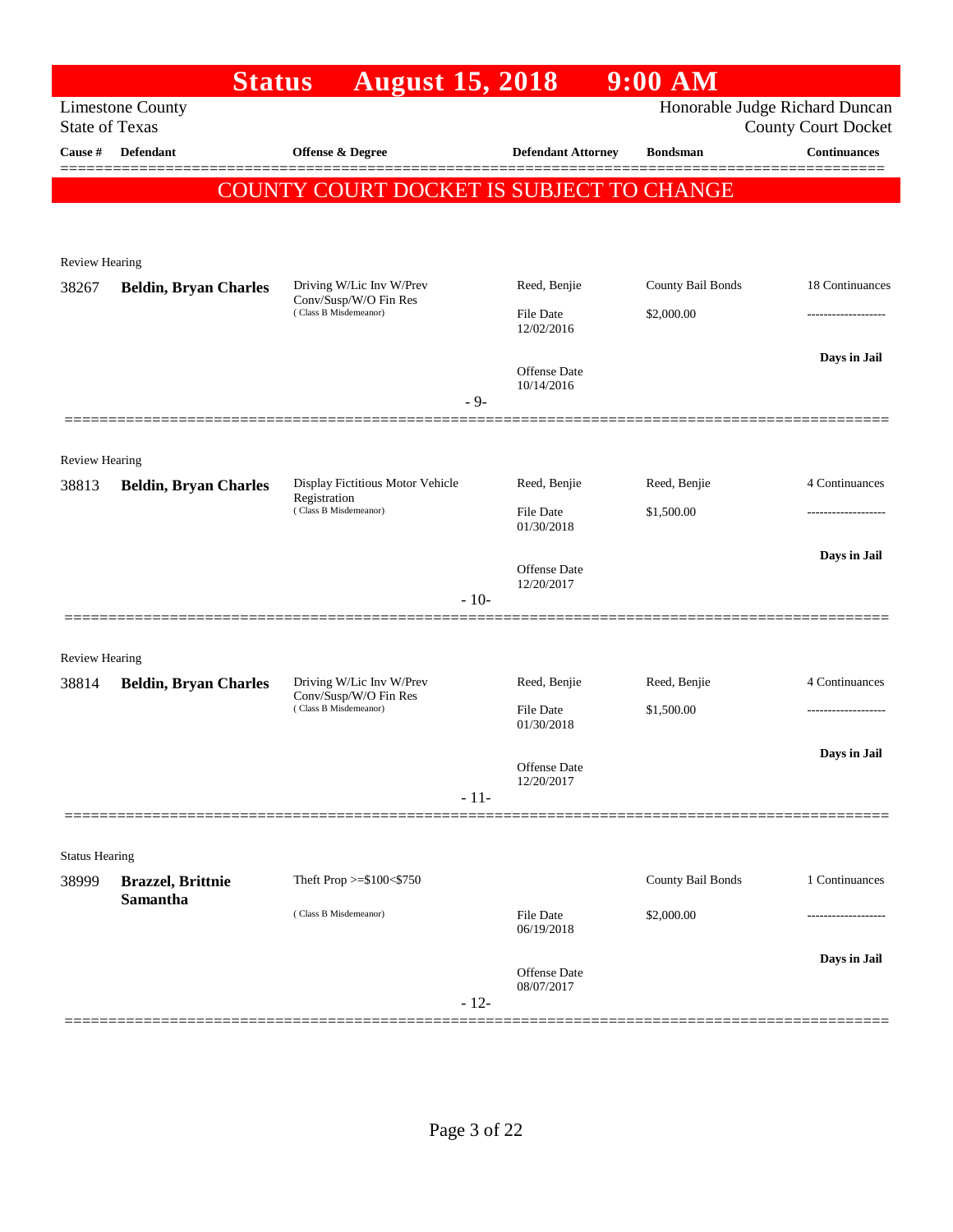|                                  | <b>Status</b>                    | <b>August 15, 2018</b>                          |                                   | $9:00$ AM           |                                            |
|----------------------------------|----------------------------------|-------------------------------------------------|-----------------------------------|---------------------|--------------------------------------------|
|                                  | <b>Limestone County</b>          |                                                 |                                   |                     | Honorable Judge Richard Duncan             |
| <b>State of Texas</b><br>Cause # | <b>Defendant</b>                 | Offense & Degree                                | <b>Defendant Attorney</b>         | <b>Bondsman</b>     | <b>County Court Docket</b><br>Continuances |
|                                  |                                  |                                                 |                                   |                     |                                            |
|                                  |                                  | <b>COUNTY COURT DOCKET IS SUBJECT TO CHANGE</b> |                                   |                     |                                            |
|                                  |                                  |                                                 |                                   |                     |                                            |
| <b>Review Hearing</b>            |                                  |                                                 |                                   |                     |                                            |
| 38278                            | <b>Broadnax, Brandon</b>         | Theft Prop >=\$750<\$2,500                      |                                   |                     | 17 Continuances                            |
|                                  | <b>Marquis</b>                   | (Class A Misdemeanor)                           | <b>File Date</b><br>12/09/2016    |                     |                                            |
|                                  |                                  |                                                 | <b>Offense Date</b>               |                     | Days in Jail                               |
|                                  |                                  | $-13-$                                          | 03/03/2016                        |                     |                                            |
|                                  |                                  |                                                 |                                   |                     |                                            |
| <b>Status Hearing</b>            |                                  |                                                 |                                   |                     |                                            |
| 38943                            | <b>Brooks, Stanley</b>           | Assault Causes Bodily Injury Family<br>Member   | Sanders, Raymond L.               | Freebird Bail Bonds | 1 Continuances                             |
|                                  | <b>Maurice</b>                   | (Class A Misdemeanor)                           | <b>File Date</b><br>05/16/2018    | \$3,000.00          |                                            |
|                                  |                                  |                                                 |                                   |                     | Days in Jail                               |
|                                  |                                  |                                                 | <b>Offense Date</b><br>04/13/2018 |                     |                                            |
|                                  |                                  | $-14-$                                          |                                   |                     |                                            |
|                                  |                                  |                                                 |                                   |                     |                                            |
| <b>Status Hearing</b>            |                                  | Poss Marij <2oz                                 | Tate, Greg                        | County Bail Bonds   | 4 Continuances                             |
| 38675                            | <b>Butler, Alecia Michelle</b>   | (Class B Misdemeanor)                           | <b>File Date</b><br>09/28/2017    | \$5,000.00          | -------------------                        |
|                                  |                                  |                                                 |                                   |                     | Days in Jail                               |
|                                  |                                  |                                                 | Offense Date<br>08/09/2017        |                     |                                            |
|                                  |                                  | $-15-$                                          |                                   |                     |                                            |
|                                  |                                  |                                                 |                                   |                     |                                            |
| <b>Status Hearing</b>            |                                  |                                                 |                                   |                     |                                            |
| 38992                            | <b>Chambers</b> , Donna<br>Marie | Driving While Intoxicated Bac >=0.15            | Sutton, Seth A.                   | County Bail Bonds   | 1 Continuances                             |
|                                  |                                  | (Class A Misdemeanor)                           | File Date<br>06/15/2018           | \$2,000.00          |                                            |
|                                  |                                  |                                                 |                                   |                     | Days in Jail                               |
|                                  |                                  | $-16-$                                          | <b>Offense Date</b><br>03/25/2018 |                     |                                            |
|                                  |                                  |                                                 |                                   |                     |                                            |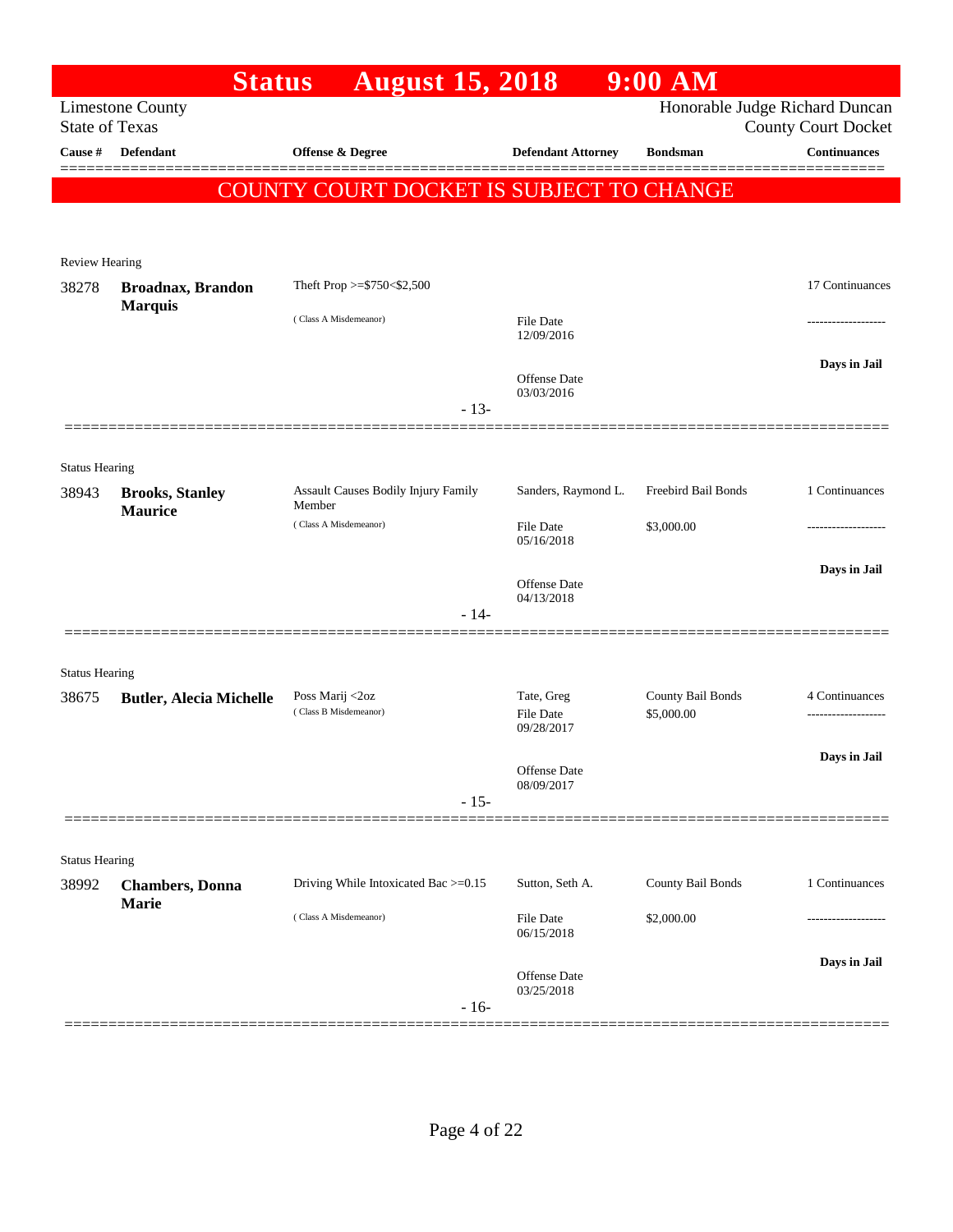|                       | <b>Status</b>                                | <b>August 15, 2018</b>                             |        |                                                   | 9:00 AM                         |                                                              |
|-----------------------|----------------------------------------------|----------------------------------------------------|--------|---------------------------------------------------|---------------------------------|--------------------------------------------------------------|
| <b>State of Texas</b> | <b>Limestone County</b>                      |                                                    |        |                                                   |                                 | Honorable Judge Richard Duncan<br><b>County Court Docket</b> |
| Cause #               | <b>Defendant</b>                             | Offense & Degree                                   |        | <b>Defendant Attorney</b>                         | <b>Bondsman</b>                 | <b>Continuances</b>                                          |
|                       |                                              | <b>COUNTY COURT DOCKET IS SUBJECT TO CHANGE</b>    |        |                                                   |                                 |                                                              |
| <b>Status Hearing</b> |                                              |                                                    |        |                                                   |                                 |                                                              |
| 38907                 | <b>Chaves-Chavez, Julio</b><br><b>Daniel</b> | Viol Bond/Protective Order                         |        | Martin, Chris E.                                  | Personal Bond                   | 2 Continuances                                               |
|                       |                                              | (Class A Misdemeanor)                              |        | <b>File Date</b><br>04/26/2018                    | \$2,500.00                      |                                                              |
|                       |                                              |                                                    | $-17-$ | Offense Date<br>02/08/2018                        |                                 | <b>10 Days in Jail</b>                                       |
| <b>Status Hearing</b> |                                              |                                                    |        |                                                   |                                 |                                                              |
| 38905                 | <b>Cooper, Zane Gregory</b>                  | Poss Marij <2oz<br>(Class B Misdemeanor)           |        | Moore, David E.<br><b>File Date</b><br>04/26/2018 | County Bail Bonds<br>\$2,000.00 | 2 Continuances<br>------------------                         |
|                       |                                              |                                                    | $-18-$ | <b>Offense Date</b><br>03/11/2018                 |                                 | Days in Jail                                                 |
| <b>Status Hearing</b> |                                              |                                                    |        |                                                   |                                 |                                                              |
| 38952                 | <b>Costello, Chase Phillip</b>               | Harassment<br>(Class B Misdemeanor)                |        | Reed, Benjie<br><b>File Date</b><br>05/18/2018    | County Bail Bonds<br>\$1,000.00 | 2 Continuances                                               |
|                       |                                              |                                                    | $-19-$ | <b>Offense Date</b><br>02/21/2018                 |                                 | Days in Jail                                                 |
|                       |                                              |                                                    |        |                                                   |                                 |                                                              |
| <b>Status Hearing</b> |                                              |                                                    |        |                                                   |                                 |                                                              |
| 38968                 | Dansby, Willie<br>Lawrence, Jr.              | Assault Cause Bodily Inj.<br>(Class A Misdemeanor) |        | Reed, Benjie<br>File Date                         | County Bail Bonds<br>\$3,000.00 | 1 Continuances                                               |
|                       |                                              |                                                    | $-20-$ | 05/30/2018<br>Offense Date<br>04/13/2018          |                                 | Days in Jail                                                 |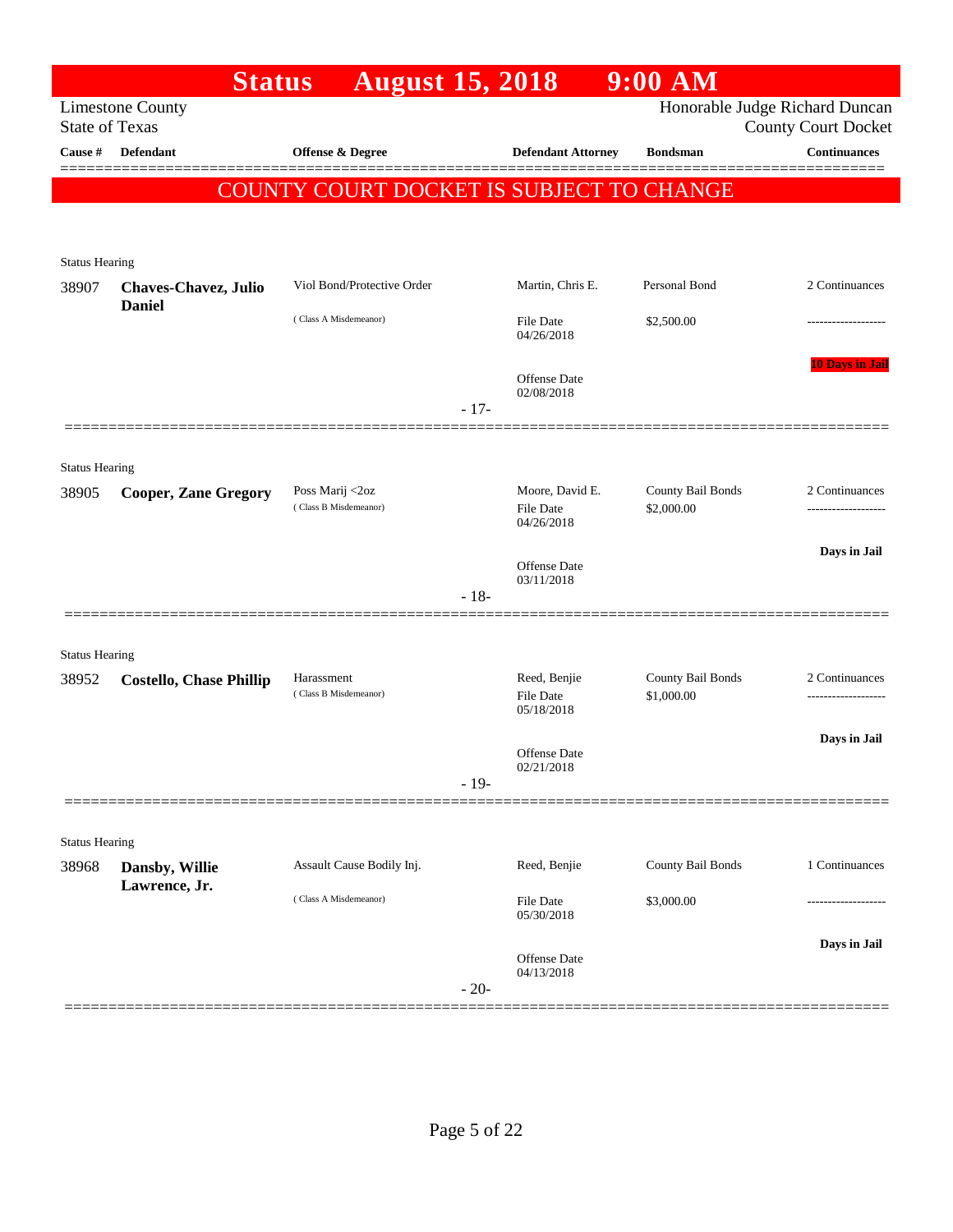|                       | <b>Status</b>                         | <b>August 15, 2018</b>                     |                                   | $9:00$ AM                       |                                                              |
|-----------------------|---------------------------------------|--------------------------------------------|-----------------------------------|---------------------------------|--------------------------------------------------------------|
| <b>State of Texas</b> | <b>Limestone County</b>               |                                            |                                   |                                 | Honorable Judge Richard Duncan<br><b>County Court Docket</b> |
| Cause #               | <b>Defendant</b>                      | <b>Offense &amp; Degree</b>                | <b>Defendant Attorney</b>         | <b>Bondsman</b>                 | Continuances                                                 |
|                       |                                       | COUNTY COURT DOCKET IS SUBJECT TO CHANGE   |                                   |                                 |                                                              |
|                       |                                       |                                            |                                   |                                 |                                                              |
| <b>Status Hearing</b> |                                       |                                            |                                   |                                 |                                                              |
| 38979                 | Dunham, Erin Leigh                    | Poss Marij <2oz                            | Anderson-Donica,<br>Kerri K.      | County Bail Bonds               | 1 Continuances                                               |
|                       |                                       | (Class B Misdemeanor)                      | <b>File Date</b><br>06/08/2018    | \$2,000.00                      |                                                              |
|                       |                                       |                                            | <b>Offense</b> Date<br>05/08/2018 |                                 | Days in Jail                                                 |
|                       |                                       | $-21-$                                     |                                   |                                 |                                                              |
| Review Hearing        |                                       |                                            |                                   |                                 |                                                              |
| 38296                 | Dunn, Colbie Brook                    | Poss Marij <2oz<br>(Class B Misdemeanor)   | File Date<br>01/06/2017           | County Bail Bonds<br>\$2,000.00 | 8 Continuances                                               |
|                       |                                       |                                            |                                   |                                 | Days in Jail                                                 |
|                       |                                       |                                            | Offense Date<br>11/17/2016        |                                 |                                                              |
|                       |                                       | $-22-$                                     |                                   |                                 |                                                              |
|                       | Hearing On Motion To Revoke Probation |                                            |                                   |                                 |                                                              |
| 37885                 | Eagans-Robinson,                      | Poss Marij <2oz; Motion To Adjudicate      |                                   | County Bail Bonds               | 4 Continuances                                               |
|                       | <b>Zachary Scott</b>                  | (Class B Misdemeanor; Class B Misdemeanor) | File Date<br>03/29/2016           | \$4,000.00                      |                                                              |
|                       |                                       |                                            | Offense Date                      |                                 | Days in Jail                                                 |
|                       |                                       |                                            | 02/05/2016;<br>11/02/2017         |                                 |                                                              |
|                       |                                       | $-23-$                                     |                                   |                                 |                                                              |
| Plea Hearing          |                                       |                                            |                                   |                                 |                                                              |
| 38582                 | <b>Farris, Kyle Mitchell</b>          | Poss Marij <2oz<br>(Class B Misdemeanor)   | Reed, Benjie<br>File Date         | County Bail Bonds<br>\$2,500.00 | 9 Continuances                                               |
|                       |                                       |                                            | 07/25/2017                        |                                 |                                                              |
|                       |                                       |                                            | Offense Date                      |                                 | Days in Jail                                                 |
|                       |                                       | $-24-$                                     | 06/11/2017                        |                                 |                                                              |
|                       |                                       |                                            |                                   |                                 |                                                              |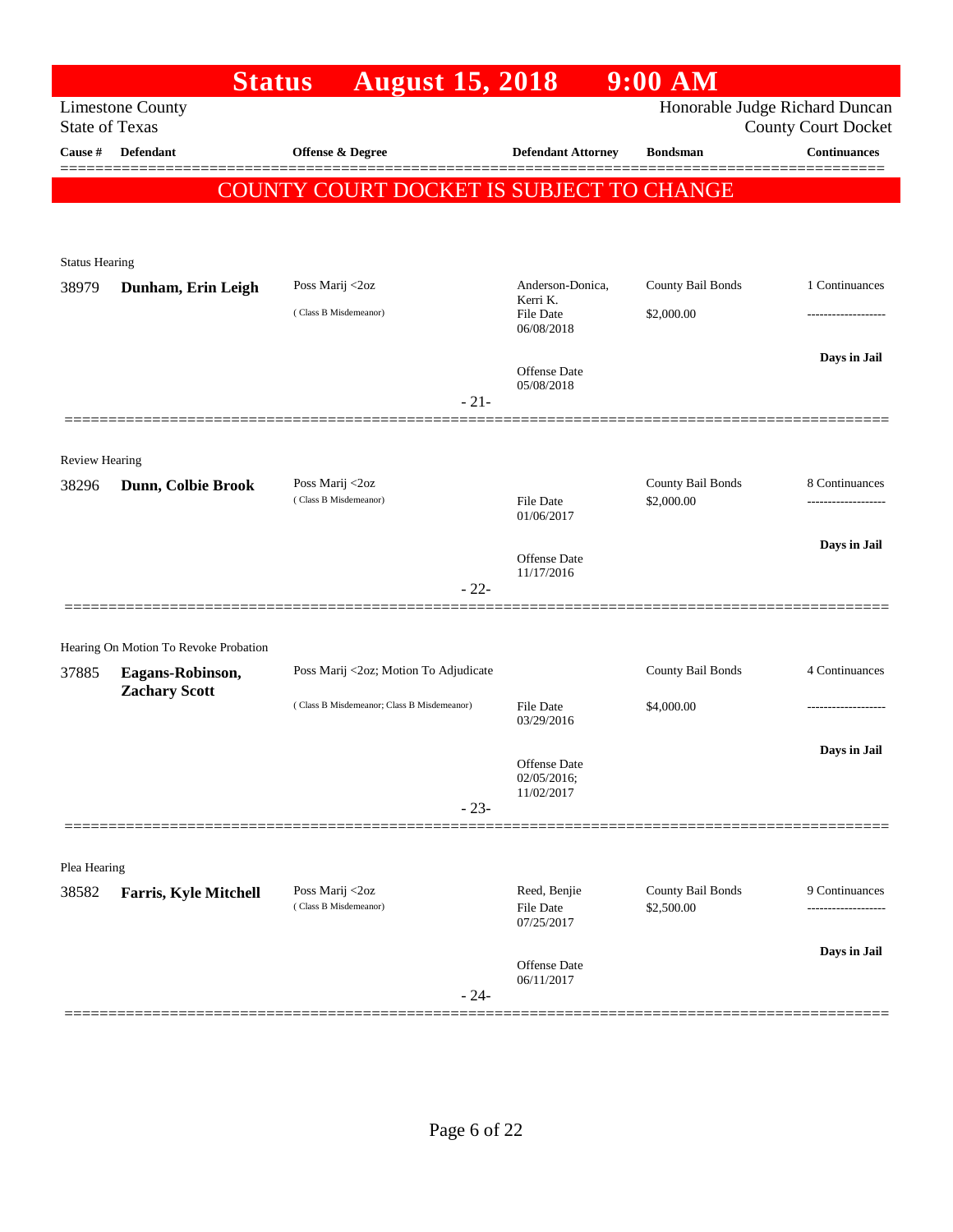|                       | <b>Status</b>                                    | <b>August 15, 2018</b>                              |                                         | 9:00 AM                           |                            |
|-----------------------|--------------------------------------------------|-----------------------------------------------------|-----------------------------------------|-----------------------------------|----------------------------|
|                       | <b>Limestone County</b><br><b>State of Texas</b> |                                                     |                                         | Honorable Judge Richard Duncan    | <b>County Court Docket</b> |
| Cause #               | <b>Defendant</b>                                 | Offense & Degree                                    | <b>Defendant Attorney</b>               | <b>Bondsman</b>                   | <b>Continuances</b>        |
|                       |                                                  | COUNTY COURT DOCKET IS SUBJECT TO CHANGE            |                                         |                                   |                            |
| <b>Status Hearing</b> |                                                  |                                                     |                                         |                                   |                            |
| 38920                 | Ferguson, Daryl Glen,                            | Assault Causes Bodily Injury Family<br>Member       | Reed, Justin                            | County Bail Bonds                 | 2 Continuances             |
|                       | Jr.                                              | (Class A Misdemeanor)                               | File Date<br>04/30/2018                 | \$3,000.00                        | --------------             |
|                       |                                                  | $-25-$                                              | Offense Date<br>03/25/2018              |                                   | Days in Jail               |
|                       |                                                  |                                                     |                                         |                                   |                            |
| <b>Review Hearing</b> |                                                  |                                                     |                                         |                                   |                            |
| 38527                 | <b>Frazier, Mark Curtis</b>                      | Poss Marij <2oz<br>(Class B Misdemeanor)            | <b>File Date</b><br>06/15/2017          | County Bail Bonds<br>\$2,000.00   | 2 Continuances             |
|                       |                                                  |                                                     | Offense Date                            |                                   | Days in Jail               |
|                       | =================                                | $-26-$                                              | 05/17/2017                              |                                   |                            |
| Plea Hearing          |                                                  |                                                     |                                         |                                   |                            |
| 38466                 | Freeman, Leslie David                            | Poss Cs Pg $3 < 28g$<br>(Class A Misdemeanor)       | Reed, Benjie<br>File Date<br>05/04/2017 | Freebird Bail Bonds<br>\$7,500.00 | 13 Continuances            |
|                       |                                                  |                                                     | Offense Date<br>11/12/2016              |                                   | Days in Jail               |
|                       |                                                  | $-27-$                                              |                                         |                                   |                            |
| Plea Hearing          |                                                  |                                                     |                                         |                                   |                            |
| 38607                 | Freeman, Leslie David                            | Fail To Identify Fugitive Intent Give<br>False Info | Reed, Benjie                            | Reed, Benjie                      | 9 Continuances             |
|                       |                                                  | (Class A Misdemeanor)                               | File Date<br>08/21/2017                 | \$3,000.00                        |                            |
|                       |                                                  | $-28-$                                              | Offense Date<br>07/19/2017              |                                   | Days in Jail               |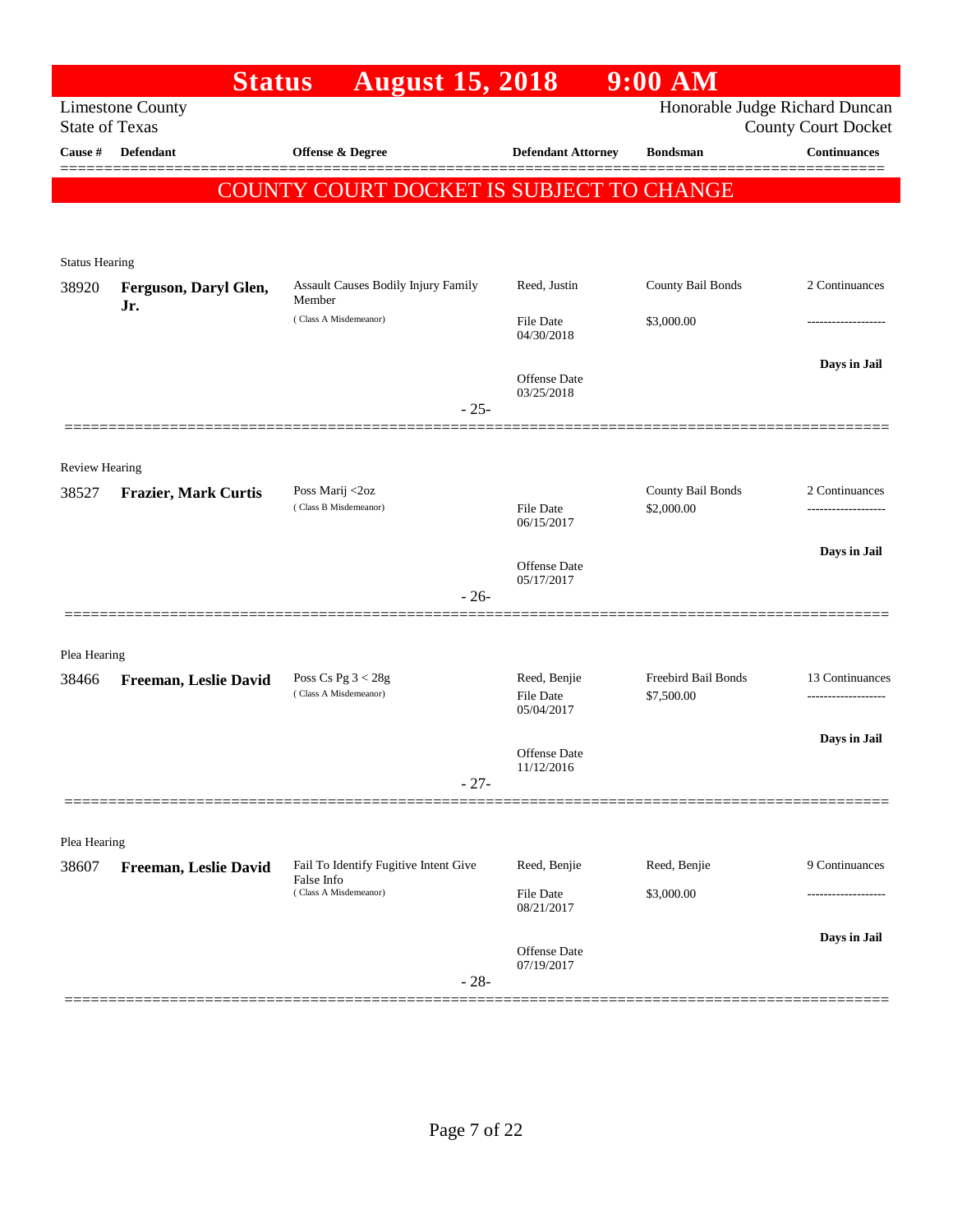|                                | <b>Status</b>             | <b>August 15, 2018</b>                         |            |                                | $9:00$ AM                      |                            |
|--------------------------------|---------------------------|------------------------------------------------|------------|--------------------------------|--------------------------------|----------------------------|
| <b>State of Texas</b>          | <b>Limestone County</b>   |                                                |            |                                | Honorable Judge Richard Duncan | <b>County Court Docket</b> |
| Cause #                        | <b>Defendant</b>          | Offense & Degree                               |            | <b>Defendant Attorney</b>      | <b>Bondsman</b>                | <b>Continuances</b>        |
|                                |                           | COUNTY COURT DOCKET IS SUBJECT TO CHANGE       |            |                                |                                |                            |
|                                |                           |                                                |            |                                |                                |                            |
|                                |                           |                                                |            |                                |                                |                            |
| <b>Status Hearing</b><br>38955 | Garcia, Cesar Cesareo     | Driving W/Lic Inv W/Prev                       |            | Reed, Justin                   | County Bail Bonds              | 2 Continuances             |
|                                |                           | Conv/Susp/W/O Fin Res<br>(Class B Misdemeanor) |            | File Date                      | \$2,000.00                     | .                          |
|                                |                           |                                                | 05/23/2018 |                                |                                |                            |
|                                |                           |                                                |            | <b>Offense Date</b>            |                                | Days in Jail               |
|                                |                           |                                                | $-29-$     | 04/28/2018                     |                                |                            |
|                                |                           |                                                |            |                                |                                |                            |
| <b>Status Hearing</b>          |                           |                                                |            |                                |                                |                            |
| 38956                          | Garcia, Cesar Cesareo     | Poss Marij <2oz                                |            | Justin Reed                    | County Bail Bonds              | 2 Continuances             |
|                                |                           | (Class B Misdemeanor)                          |            | <b>File Date</b><br>05/23/2018 | \$2,000.00                     |                            |
|                                |                           |                                                |            | Offense Date                   |                                | Days in Jail               |
|                                |                           |                                                |            | 04/28/2018                     |                                |                            |
|                                |                           |                                                | $-30-$     |                                |                                |                            |
| <b>Review Hearing</b>          |                           |                                                |            |                                |                                |                            |
| 38081                          | <b>Gonzalez, Emmanuel</b> | Driving While Intoxicated                      |            | Reed, Stephen M.               |                                | 14 Continuances            |
|                                | <b>Silva</b>              | (Class B Misdemeanor)                          |            | File Date                      |                                |                            |
|                                |                           |                                                |            | 07/21/2016                     |                                |                            |
|                                |                           |                                                |            | Offense Date                   |                                | Days in Jail               |
|                                |                           |                                                | $-31-$     | 05/15/2016                     |                                |                            |
|                                |                           |                                                |            |                                |                                |                            |
| Review Hearing                 |                           |                                                |            |                                |                                |                            |
| 38191                          | <b>Gonzalez, Emmanuel</b> | Assault Cause Bodily Inj.                      |            |                                |                                | 12 Continuances            |
|                                | <b>Silva</b>              | (Class A Misdemeanor)                          |            | File Date                      |                                |                            |
|                                |                           |                                                |            | 10/07/2016                     |                                |                            |
|                                |                           |                                                |            | Offense Date<br>05/15/2016     |                                | Days in Jail               |
|                                |                           |                                                | $-32-$     |                                |                                |                            |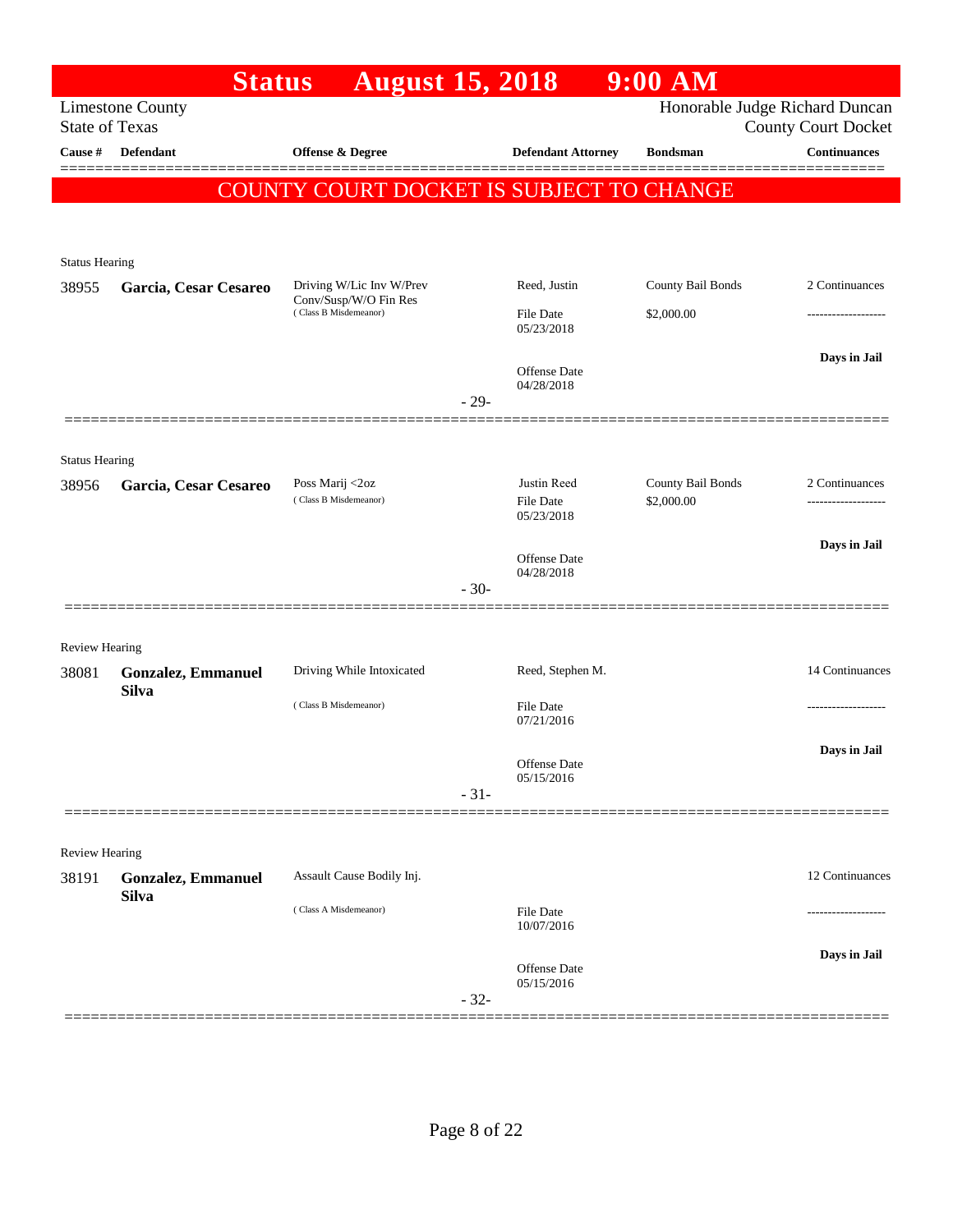|                       | <b>Status</b>                             | <b>August 15, 2018</b>                                                     |        |                                   | $9:00$ AM                       |                                                              |
|-----------------------|-------------------------------------------|----------------------------------------------------------------------------|--------|-----------------------------------|---------------------------------|--------------------------------------------------------------|
| <b>State of Texas</b> | <b>Limestone County</b>                   |                                                                            |        |                                   |                                 | Honorable Judge Richard Duncan<br><b>County Court Docket</b> |
| Cause #               | <b>Defendant</b>                          | Offense & Degree                                                           |        | <b>Defendant Attorney</b>         | <b>Bondsman</b>                 | <b>Continuances</b>                                          |
|                       |                                           | COUNTY COURT DOCKET IS SUBJECT TO CHANGE                                   |        |                                   |                                 |                                                              |
|                       |                                           |                                                                            |        |                                   |                                 |                                                              |
| Review Hearing        |                                           |                                                                            |        |                                   |                                 |                                                              |
| 38192                 | <b>Gonzalez, Emmanuel</b><br><b>Silva</b> | Assault Cause Bodily Inj.                                                  |        | Reed, Stephen M.                  |                                 | 12 Continuances                                              |
|                       |                                           | (Class A Misdemeanor)                                                      |        | <b>File Date</b><br>10/07/2016    |                                 | ------------------                                           |
|                       |                                           |                                                                            | $-33-$ | <b>Offense Date</b><br>05/15/2016 |                                 | Days in Jail                                                 |
|                       |                                           |                                                                            |        |                                   |                                 |                                                              |
| <b>Status Hearing</b> |                                           |                                                                            |        |                                   |                                 |                                                              |
| 38900                 | <b>Grafton, Tyler Lane</b>                | Driving W/Lic Inv W/Prev<br>Conv/Susp/W/O Fin Res<br>(Class B Misdemeanor) |        |                                   | County Bail Bonds               | 2 Continuances                                               |
|                       |                                           |                                                                            |        | <b>File Date</b><br>04/25/2018    | \$1,000.00                      | .                                                            |
|                       |                                           |                                                                            |        | <b>Offense Date</b>               |                                 | Days in Jail                                                 |
|                       |                                           |                                                                            | $-34-$ | 01/07/2018                        |                                 |                                                              |
|                       |                                           |                                                                            |        |                                   |                                 |                                                              |
| <b>Status Hearing</b> |                                           |                                                                            |        |                                   |                                 |                                                              |
| 38934                 | <b>Gray, Travion Diquin</b>               | Poss Marij <2oz<br>(Class B Misdemeanor)                                   |        | <b>File Date</b>                  | County Bail Bonds<br>\$2,000.00 | 1 Continuances<br>                                           |
|                       |                                           |                                                                            |        | 05/11/2018                        |                                 |                                                              |
|                       |                                           |                                                                            |        | Offense Date                      |                                 | Days in Jail                                                 |
|                       |                                           |                                                                            | $-35-$ | 02/21/2018                        |                                 |                                                              |
|                       |                                           |                                                                            |        |                                   |                                 |                                                              |
| <b>Status Hearing</b> |                                           |                                                                            |        |                                   |                                 |                                                              |
| 38946                 | Green, Amanda<br><b>Amador</b>            | Poss Marij <2oz                                                            |        | Reed, Justin                      | Reed, Justin                    | 2 Continuances                                               |
|                       |                                           | (Class B Misdemeanor)                                                      |        | File Date<br>05/18/2018           | \$2,000.00                      |                                                              |
|                       |                                           |                                                                            |        | Offense Date                      |                                 | Days in Jail                                                 |
|                       |                                           |                                                                            | $-36-$ | 02/05/2018                        |                                 |                                                              |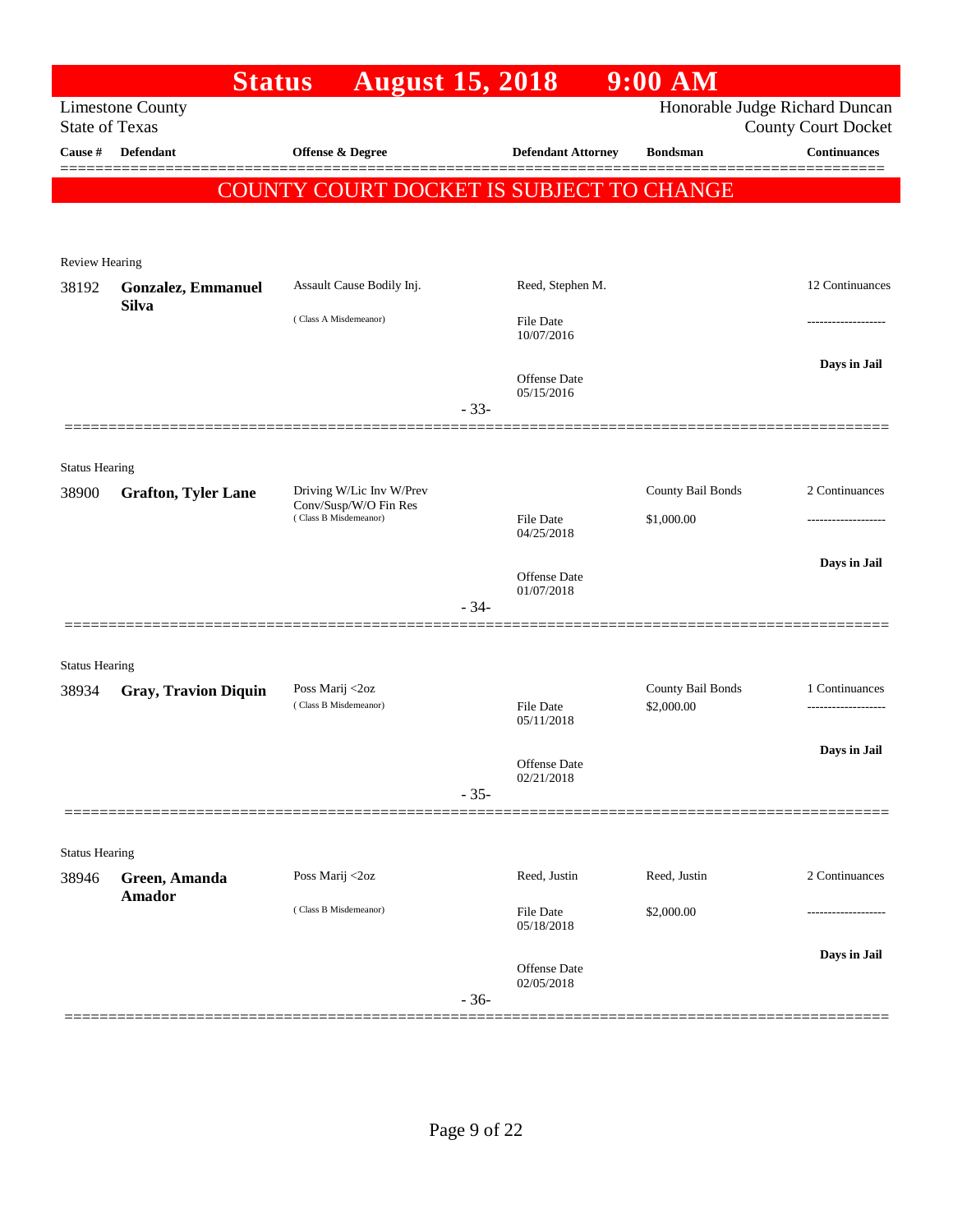|                                  | <b>Status</b>                            | <b>August 15, 2018</b>                                     |                                   | $9:00$ AM                       |                                                   |
|----------------------------------|------------------------------------------|------------------------------------------------------------|-----------------------------------|---------------------------------|---------------------------------------------------|
|                                  | <b>Limestone County</b>                  |                                                            |                                   | Honorable Judge Richard Duncan  |                                                   |
| <b>State of Texas</b><br>Cause # | <b>Defendant</b>                         | <b>Offense &amp; Degree</b>                                | <b>Defendant Attorney</b>         | <b>Bondsman</b>                 | <b>County Court Docket</b><br><b>Continuances</b> |
|                                  |                                          |                                                            |                                   |                                 |                                                   |
|                                  |                                          | COUNTY COURT DOCKET IS SUBJECT TO CHANGE                   |                                   |                                 |                                                   |
|                                  |                                          |                                                            |                                   |                                 |                                                   |
| <b>Status Hearing</b>            |                                          |                                                            |                                   |                                 |                                                   |
| 38970                            | <b>Green, Luke Edward</b>                | Driving While Intoxicated 2nd                              | Reed, Benjie                      | County Bail Bonds               | 1 Continuances                                    |
|                                  |                                          | (Class A Misdemeanor)                                      | <b>File Date</b><br>05/30/2018    | \$3,000.00                      |                                                   |
|                                  |                                          |                                                            |                                   |                                 | Days in Jail                                      |
|                                  |                                          |                                                            | Offense Date<br>04/15/2018        |                                 |                                                   |
|                                  |                                          | $-37-$                                                     |                                   |                                 |                                                   |
|                                  |                                          |                                                            |                                   |                                 |                                                   |
| <b>Status Hearing</b>            |                                          |                                                            |                                   |                                 |                                                   |
| 38971                            | <b>Green, Luke Edward</b>                | Resist Arrest Search Or Transport<br>(Class A Misdemeanor) | Reed, Benjie<br><b>File Date</b>  | County Bail Bonds<br>\$3,000.00 | 1 Continuances                                    |
|                                  |                                          |                                                            | 05/30/2018                        |                                 |                                                   |
|                                  |                                          |                                                            | <b>Offense Date</b>               |                                 | Days in Jail                                      |
|                                  |                                          | $-38-$                                                     | 04/15/2016                        |                                 |                                                   |
|                                  |                                          |                                                            |                                   |                                 |                                                   |
| <b>Status Hearing</b>            |                                          |                                                            |                                   |                                 |                                                   |
| 38835                            | <b>Guest, Andrew Chase</b>               | Harassment                                                 | Latray, Michelle J.               | Personal Bond                   | 3 Continuances                                    |
|                                  |                                          | (Class B Misdemeanor)                                      | <b>File Date</b><br>02/21/2018    | \$1,500.00                      |                                                   |
|                                  |                                          |                                                            |                                   |                                 | Days in Jail                                      |
|                                  |                                          |                                                            | <b>Offense Date</b><br>02/01/2018 |                                 |                                                   |
|                                  |                                          | $-39-$                                                     |                                   |                                 |                                                   |
|                                  |                                          |                                                            |                                   |                                 |                                                   |
| Review Hearing                   |                                          |                                                            |                                   |                                 |                                                   |
| 38564                            | <b>Hamilton</b> , Jeremy<br><b>Scott</b> | Driving W/Lic Inv W/Prev<br>Conv/Susp/W/O Fin Res          |                                   |                                 | 6 Continuances                                    |
|                                  |                                          | (Class B Misdemeanor)                                      | <b>File Date</b><br>07/10/2017    |                                 |                                                   |
|                                  |                                          |                                                            |                                   |                                 | Days in Jail                                      |
|                                  |                                          |                                                            | <b>Offense Date</b><br>05/16/2017 |                                 |                                                   |
|                                  |                                          | $-40-$                                                     |                                   |                                 |                                                   |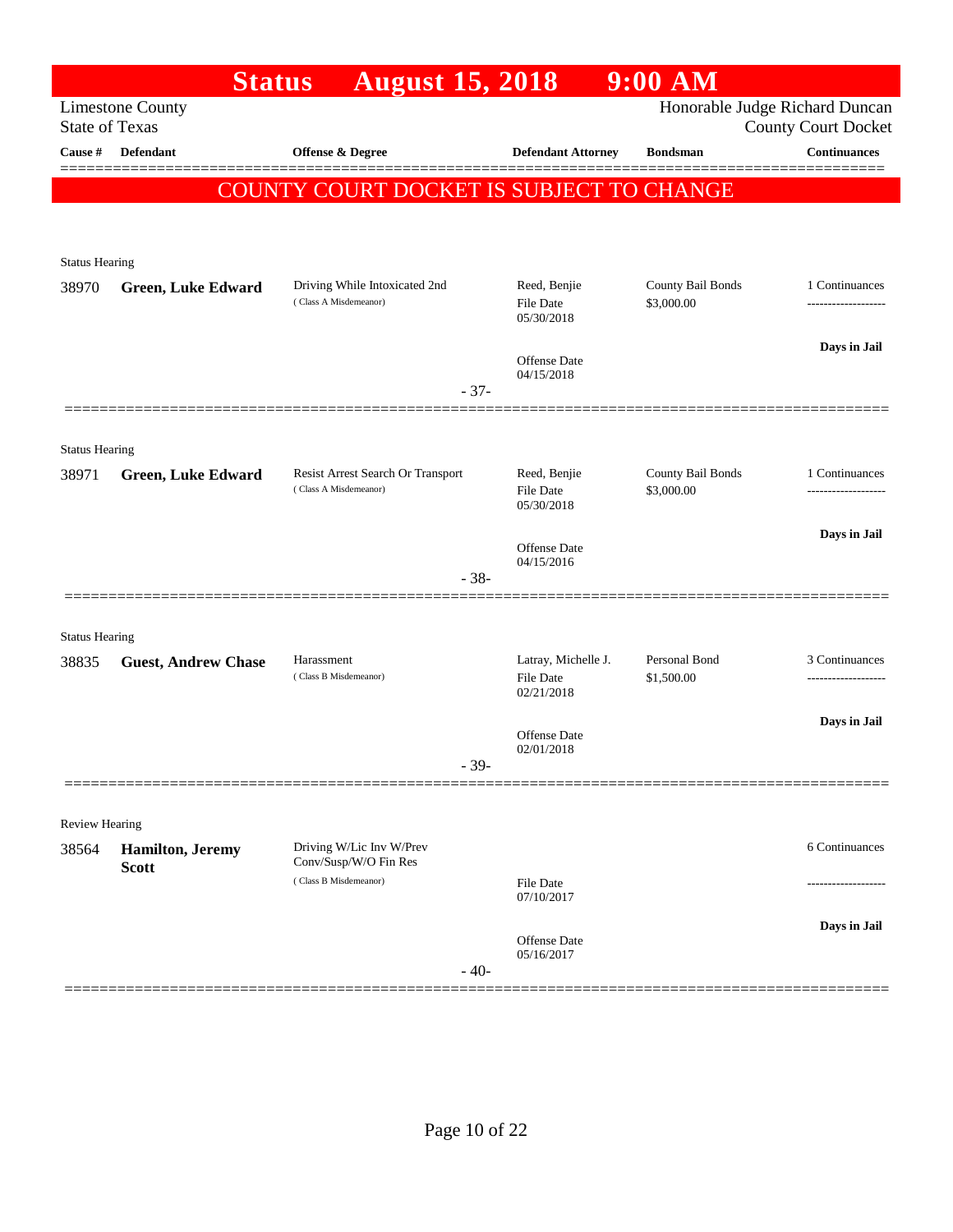|                       |                                                  | <b>August 15, 2018</b><br><b>Status</b>                  |        |                                | $9:00$ AM                      |                                                   |
|-----------------------|--------------------------------------------------|----------------------------------------------------------|--------|--------------------------------|--------------------------------|---------------------------------------------------|
|                       | <b>Limestone County</b><br><b>State of Texas</b> |                                                          |        |                                | Honorable Judge Richard Duncan |                                                   |
| Cause #               | Defendant                                        | Offense & Degree                                         |        | <b>Defendant Attorney</b>      | <b>Bondsman</b>                | <b>County Court Docket</b><br><b>Continuances</b> |
|                       |                                                  |                                                          |        |                                |                                |                                                   |
|                       |                                                  | COUNTY COURT DOCKET IS SUBJECT TO CHANGE                 |        |                                |                                |                                                   |
|                       |                                                  |                                                          |        |                                |                                |                                                   |
| <b>Status Hearing</b> |                                                  |                                                          |        |                                |                                |                                                   |
| 38996                 | Harbert, Demond<br>D'ondre                       | Poss Marij <2oz                                          |        |                                | County Bail Bonds              | 1 Continuances                                    |
|                       |                                                  | (Class B Misdemeanor)                                    |        | <b>File Date</b>               | \$2,000.00                     | -----------------                                 |
|                       |                                                  |                                                          |        | 06/15/2018                     |                                |                                                   |
|                       |                                                  |                                                          |        | Offense Date                   |                                | Days in Jail                                      |
|                       |                                                  |                                                          | $-41-$ | 02/17/2018                     |                                |                                                   |
|                       |                                                  |                                                          |        |                                |                                |                                                   |
| <b>Status Hearing</b> |                                                  |                                                          |        |                                |                                |                                                   |
| 38922                 | Hutchison, Adam                                  | Driving W/Lic Inv W/Prev<br>Conv/Susp/W/O Fin Res        |        |                                | County Bail Bonds              | 2 Continuances                                    |
|                       | <b>Dontray</b>                                   | (Class B Misdemeanor)                                    |        | <b>File Date</b>               | \$2,000.00                     | .                                                 |
|                       |                                                  |                                                          |        | 04/30/2018                     |                                |                                                   |
|                       |                                                  |                                                          |        | Offense Date                   |                                | Days in Jail                                      |
|                       |                                                  |                                                          | $-42-$ | 03/19/2018                     |                                |                                                   |
|                       |                                                  |                                                          |        |                                |                                |                                                   |
| <b>Status Hearing</b> |                                                  |                                                          |        |                                |                                |                                                   |
| 38923                 | Hutchison, Adam                                  | Poss Marij <2oz                                          |        |                                | County Bail Bonds              | 2 Continuances                                    |
|                       | <b>Dontray</b>                                   | (Class B Misdemeanor)                                    |        | <b>File Date</b>               | \$2,000.00                     | -------------------                               |
|                       |                                                  |                                                          |        | 04/30/2018                     |                                |                                                   |
|                       |                                                  |                                                          |        | Offense Date                   |                                | Days in Jail                                      |
|                       |                                                  |                                                          | $-43-$ | 03/19/2018                     |                                |                                                   |
|                       |                                                  |                                                          |        |                                |                                |                                                   |
| <b>Status Hearing</b> |                                                  |                                                          |        |                                |                                |                                                   |
| 38906                 | <b>Jones, Michael Issiah</b>                     | <b>Evading Arrest Detention</b><br>(Class A Misdemeanor) |        |                                | County Bail Bonds              | 2 Continuances                                    |
|                       |                                                  |                                                          |        | <b>File Date</b><br>04/26/2018 | \$2,000.00                     | -----------------                                 |
|                       |                                                  |                                                          |        |                                |                                | Days in Jail                                      |
|                       |                                                  |                                                          |        | Offense Date<br>03/31/2018     |                                |                                                   |
|                       |                                                  |                                                          | $-44-$ |                                |                                |                                                   |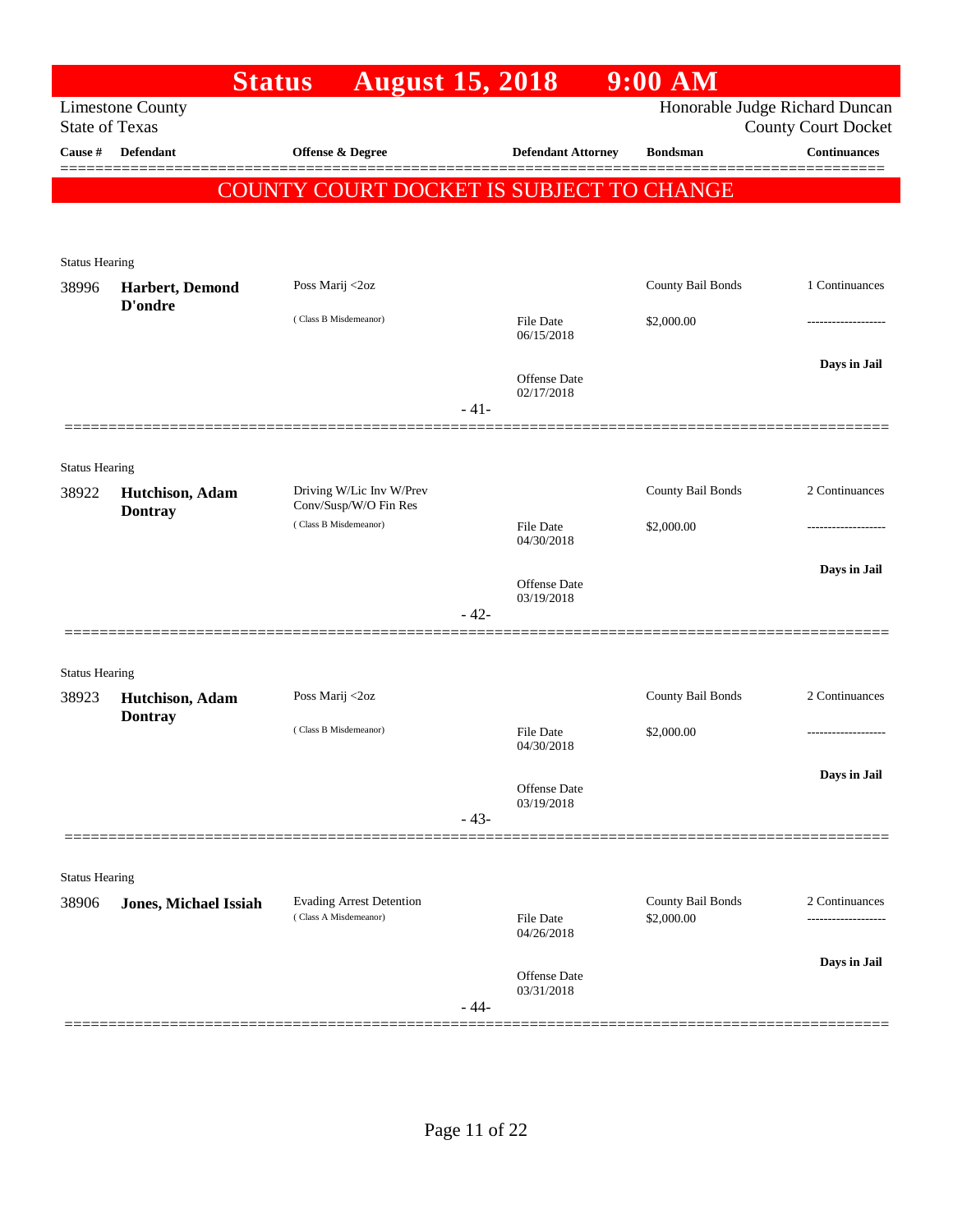|                                | <b>Status</b>             | <b>August 15, 2018</b>                                    |                                                   | $9:00$ AM                       |                                                              |
|--------------------------------|---------------------------|-----------------------------------------------------------|---------------------------------------------------|---------------------------------|--------------------------------------------------------------|
| <b>State of Texas</b>          | <b>Limestone County</b>   |                                                           |                                                   |                                 | Honorable Judge Richard Duncan<br><b>County Court Docket</b> |
| Cause #                        | Defendant                 | Offense & Degree                                          | <b>Defendant Attorney</b>                         | <b>Bondsman</b>                 | <b>Continuances</b>                                          |
|                                |                           | <b>COUNTY COURT DOCKET IS SUBJECT TO CHANGE</b>           |                                                   |                                 |                                                              |
|                                |                           |                                                           |                                                   |                                 |                                                              |
| <b>Status Hearing</b>          |                           |                                                           |                                                   |                                 |                                                              |
| 38950                          | <b>King, James Edward</b> | Display Fictitious License Plate<br>(Class B Misdemeanor) | Burkeen, Daniel<br><b>File Date</b><br>05/18/2018 | County Bail Bonds<br>\$1,500.00 | 2 Continuances                                               |
|                                |                           |                                                           | Offense Date<br>05/05/2018                        |                                 | Days in Jail                                                 |
|                                |                           | $-45-$                                                    |                                                   |                                 |                                                              |
| <b>Status Hearing</b>          |                           |                                                           |                                                   |                                 |                                                              |
| 38951                          | <b>King, James Edward</b> | Poss Marij <2oz<br>(Class B Misdemeanor)                  | Burkeen, Daniel<br><b>File Date</b>               | County Bail Bonds<br>\$1,500.00 | 2 Continuances                                               |
|                                |                           |                                                           | 05/18/2018<br>Offense Date                        |                                 | Days in Jail                                                 |
|                                |                           | $-46-$                                                    | 05/05/2018                                        |                                 |                                                              |
|                                |                           |                                                           |                                                   |                                 |                                                              |
| <b>Status Hearing</b><br>38939 | Kinney, Kenneth           | Poss Marij <2oz                                           |                                                   | County Bail Bonds               | 2 Continuances                                               |
|                                | Dewayne, Jr.              | (Class B Misdemeanor)                                     | File Date                                         | \$2,500.00                      |                                                              |
|                                |                           |                                                           | 05/11/2018                                        |                                 |                                                              |
|                                |                           |                                                           | <b>Offense Date</b>                               |                                 | Days in Jail                                                 |
|                                |                           | $-47-$                                                    | 04/07/2018                                        |                                 |                                                              |
| Plea Hearing                   |                           |                                                           |                                                   |                                 |                                                              |
| 38708                          | Kinney, Kenneth           | <b>Criminal Trespass</b>                                  | Reed, Benjie                                      | Reed, Benjie                    | 6 Continuances                                               |
|                                | Dwayne, Sr.               | (Class B Misdemeanor)                                     | <b>File Date</b><br>10/26/2017                    | \$1,000.00                      |                                                              |
|                                |                           | $-48-$                                                    | Offense Date<br>12/26/2016                        |                                 | Days in Jail                                                 |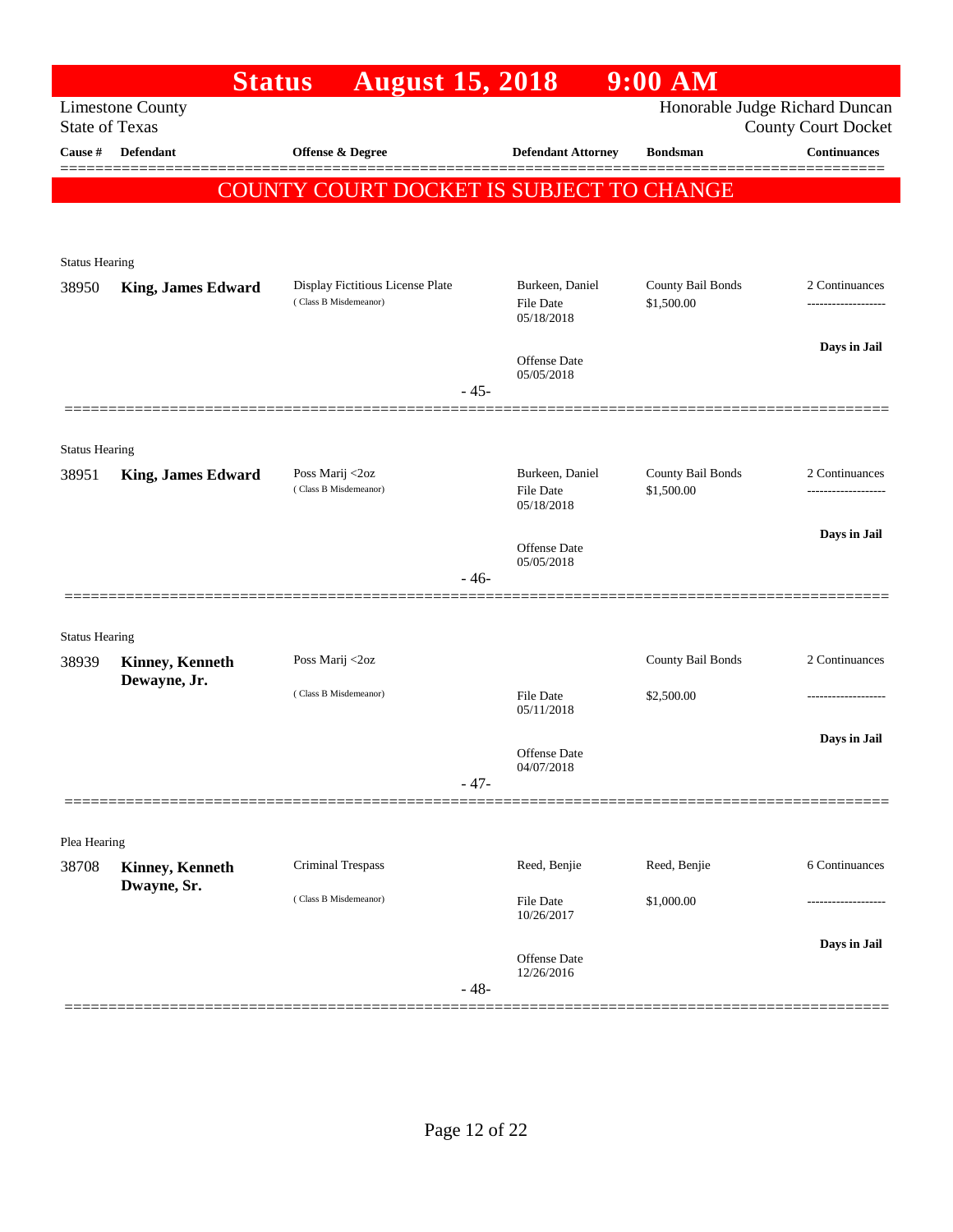|                                |                                     | <b>Status</b>         | <b>August 15, 2018</b>              |        |                                   | $9:00$ AM                                |                                |
|--------------------------------|-------------------------------------|-----------------------|-------------------------------------|--------|-----------------------------------|------------------------------------------|--------------------------------|
|                                | <b>Limestone County</b>             |                       |                                     |        |                                   |                                          | Honorable Judge Richard Duncan |
| <b>State of Texas</b>          | <b>Defendant</b>                    |                       |                                     |        |                                   |                                          | <b>County Court Docket</b>     |
| Cause #                        |                                     | Offense & Degree      |                                     |        | <b>Defendant Attorney</b>         | <b>Bondsman</b>                          | <b>Continuances</b>            |
|                                |                                     |                       |                                     |        |                                   | COUNTY COURT DOCKET IS SUBJECT TO CHANGE |                                |
|                                |                                     |                       |                                     |        |                                   |                                          |                                |
| Review Hearing                 |                                     |                       |                                     |        |                                   |                                          |                                |
| 37958                          | Luque-Romero,<br><b>Leyder Onan</b> | Container             | Driving While Intoxicated/Open Alch |        |                                   |                                          | 9 Continuances                 |
|                                |                                     | (Class B Misdemeanor) |                                     |        | <b>File Date</b><br>05/17/2016    |                                          |                                |
|                                |                                     |                       |                                     |        | <b>Offense</b> Date<br>04/08/2016 |                                          | Days in Jail                   |
|                                |                                     |                       |                                     | $-49-$ |                                   |                                          |                                |
|                                |                                     |                       |                                     |        |                                   |                                          |                                |
| <b>Status Hearing</b>          |                                     |                       |                                     |        |                                   |                                          |                                |
| 38987                          | Lynch, Cameron<br><b>Tackett</b>    |                       | Poss Dangerous Drug                 |        | Reed, Justin                      | County Bail Bonds                        | 1 Continuances                 |
|                                |                                     | (Class A Misdemeanor) |                                     |        | <b>File Date</b><br>06/08/2018    | \$2,500.00                               |                                |
|                                |                                     |                       |                                     |        |                                   |                                          | Days in Jail                   |
|                                |                                     |                       |                                     |        | <b>Offense</b> Date<br>04/29/2018 |                                          |                                |
|                                |                                     |                       |                                     | $-50-$ |                                   |                                          |                                |
|                                |                                     |                       |                                     |        |                                   |                                          |                                |
| <b>Status Hearing</b><br>38988 | Lynch, Cameron                      |                       | Poss Dangerous Drug                 |        | Reed, Justin                      |                                          | 1 Continuances                 |
|                                | <b>Tackett</b>                      |                       |                                     |        |                                   |                                          |                                |
|                                |                                     | (Class A Misdemeanor) |                                     |        | File Date<br>06/08/2018           |                                          |                                |
|                                |                                     |                       |                                     |        | <b>Offense Date</b>               |                                          | Days in Jail                   |
|                                |                                     |                       |                                     |        | 04/29/2018                        |                                          |                                |
|                                |                                     |                       |                                     | $-51-$ |                                   |                                          |                                |
| <b>Status Hearing</b>          |                                     |                       |                                     |        |                                   |                                          |                                |
| 38989                          | Lynch, Cameron<br><b>Tackett</b>    | Poss Cs Pg $3 < 28g$  |                                     |        | Reed, Justin                      |                                          | 1 Continuances                 |
|                                |                                     | (Class A Misdemeanor) |                                     |        | File Date<br>06/08/2018           |                                          |                                |
|                                |                                     |                       |                                     |        | Offense Date                      |                                          | Days in Jail                   |
|                                |                                     |                       |                                     | $-52-$ | 04/29/2018                        |                                          |                                |
|                                |                                     |                       |                                     |        |                                   |                                          |                                |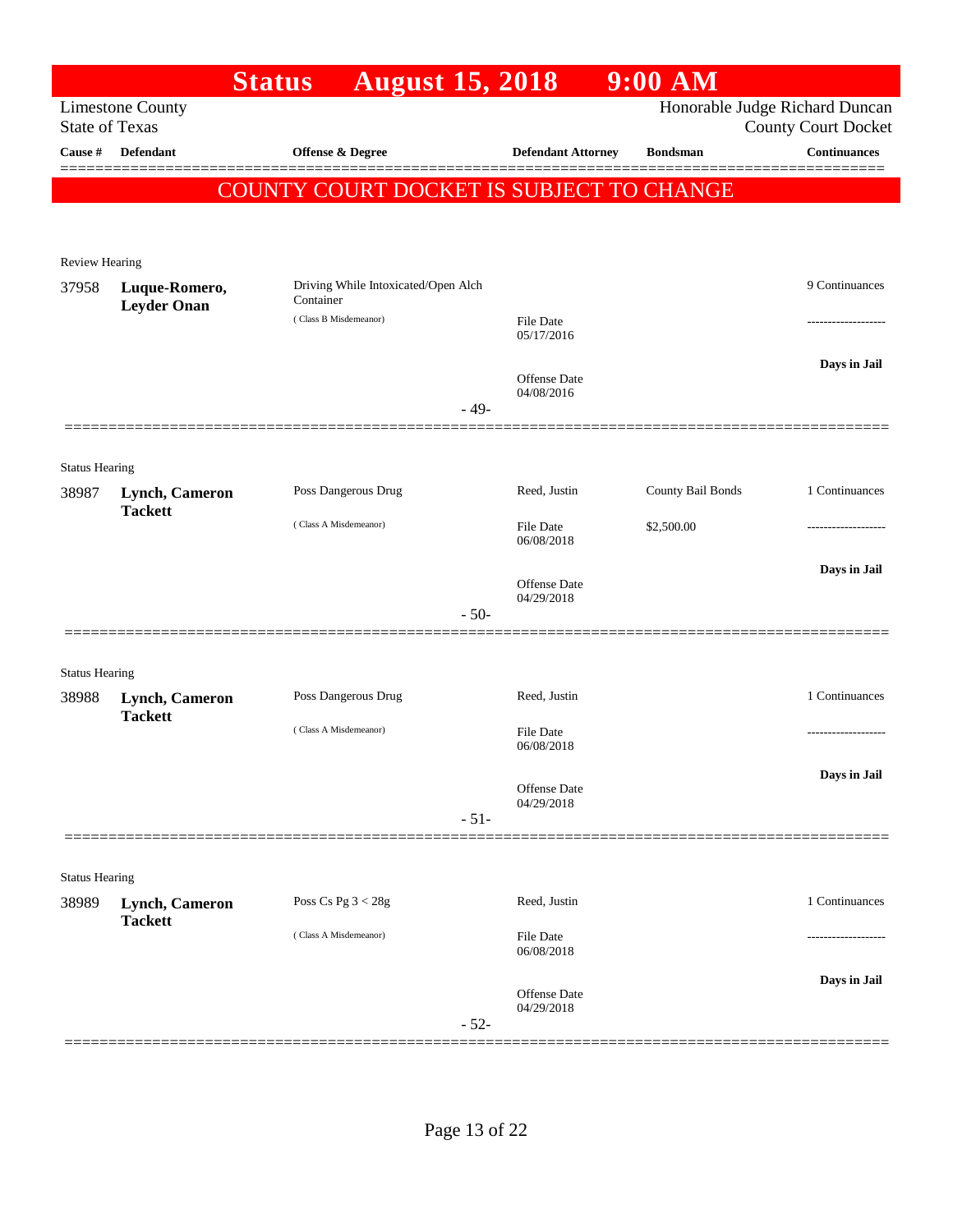|                                | <b>Status</b>                      | <b>August 15, 2018</b>                          |        |                                   | 9:00 AM           |                                            |
|--------------------------------|------------------------------------|-------------------------------------------------|--------|-----------------------------------|-------------------|--------------------------------------------|
| <b>State of Texas</b>          | <b>Limestone County</b>            |                                                 |        |                                   |                   | Honorable Judge Richard Duncan             |
| Cause #                        | <b>Defendant</b>                   | Offense & Degree                                |        | <b>Defendant Attorney</b>         | <b>Bondsman</b>   | <b>County Court Docket</b><br>Continuances |
|                                |                                    |                                                 |        |                                   |                   |                                            |
|                                |                                    | <b>COUNTY COURT DOCKET IS SUBJECT TO CHANGE</b> |        |                                   |                   |                                            |
|                                |                                    |                                                 |        |                                   |                   |                                            |
| <b>Status Hearing</b>          |                                    |                                                 |        |                                   |                   |                                            |
| 38990                          | Lynch, Cameron                     | Poss Dangerous Drug                             |        | Reed, Justin                      |                   | 1 Continuances                             |
|                                | <b>Tackett</b>                     | (Class A Misdemeanor)                           |        | File Date                         |                   |                                            |
|                                |                                    |                                                 |        | 06/08/2018                        |                   |                                            |
|                                |                                    |                                                 |        | <b>Offense Date</b>               |                   | Days in Jail                               |
|                                |                                    |                                                 |        | 04/29/2018                        |                   |                                            |
|                                |                                    |                                                 | $-53-$ |                                   |                   |                                            |
|                                |                                    |                                                 |        |                                   |                   |                                            |
| <b>Status Hearing</b><br>38945 |                                    | Poss Marij <2oz                                 |        | Reed, Justin                      | Reed, Justin      | 2 Continuances                             |
|                                | <b>McClendon</b> , Terris<br>Lee   |                                                 |        |                                   |                   |                                            |
|                                |                                    | (Class B Misdemeanor)                           |        | File Date<br>05/18/2018           | \$1,000.00        |                                            |
|                                |                                    |                                                 |        |                                   |                   | Days in Jail                               |
|                                |                                    |                                                 |        | <b>Offense Date</b><br>05/01/2018 |                   |                                            |
|                                |                                    |                                                 | $-54-$ |                                   |                   |                                            |
|                                |                                    |                                                 |        |                                   |                   |                                            |
| Review Hearing                 |                                    |                                                 |        |                                   |                   |                                            |
| 36827                          | <b>Mitchell, Kenneth Roy</b>       | Poss Marij <2oz<br>(Class B Misdemeanor)        |        | <b>File Date</b>                  |                   | 18 Continuances<br>-----------------       |
|                                |                                    |                                                 |        | 01/24/2014                        |                   |                                            |
|                                |                                    |                                                 |        | Offense Date                      |                   | Days in Jail                               |
|                                |                                    |                                                 | $-55-$ | 02/15/2013                        |                   |                                            |
|                                |                                    |                                                 |        |                                   |                   |                                            |
|                                |                                    |                                                 |        |                                   |                   |                                            |
| <b>Status Hearing</b><br>38910 |                                    | Poss Marij <2oz                                 |        | Moore, David E.                   | County Bail Bonds | 2 Continuances                             |
|                                | Montgomery, Amanda<br><b>Marie</b> |                                                 |        |                                   |                   |                                            |
|                                |                                    | (Class B Misdemeanor)                           |        | <b>File Date</b><br>04/26/2018    | \$2,000.00        | .                                          |
|                                |                                    |                                                 |        |                                   |                   | Days in Jail                               |
|                                |                                    |                                                 |        | <b>Offense Date</b><br>03/24/2018 |                   |                                            |
|                                |                                    |                                                 | $-56-$ |                                   |                   |                                            |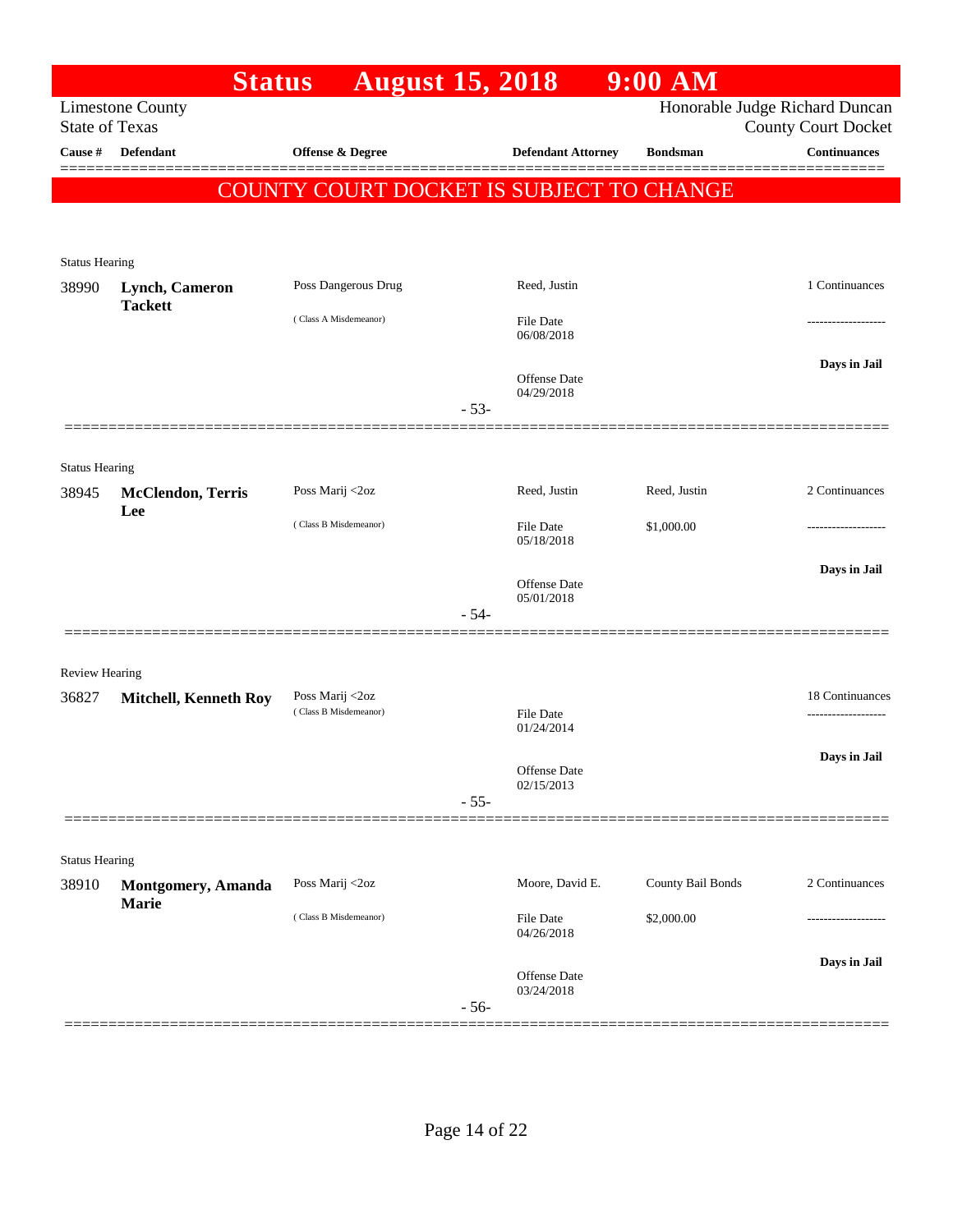|                         |                         | <b>Status</b>                            | <b>August 15, 2018</b>               |        |                                             | $9:00$ AM                                |                                                              |
|-------------------------|-------------------------|------------------------------------------|--------------------------------------|--------|---------------------------------------------|------------------------------------------|--------------------------------------------------------------|
| <b>State of Texas</b>   | <b>Limestone County</b> |                                          |                                      |        |                                             |                                          | Honorable Judge Richard Duncan<br><b>County Court Docket</b> |
| Cause $\#$              | <b>Defendant</b>        | Offense & Degree                         |                                      |        | <b>Defendant Attorney</b>                   | <b>Bondsman</b>                          | <b>Continuances</b>                                          |
|                         |                         |                                          |                                      |        |                                             | COUNTY COURT DOCKET IS SUBJECT TO CHANGE |                                                              |
|                         |                         |                                          |                                      |        |                                             |                                          |                                                              |
|                         |                         |                                          |                                      |        |                                             |                                          |                                                              |
| Review Hearing<br>38056 | Morgan, Blake           | Poss Marij <2oz                          |                                      |        |                                             |                                          | 10 Continuances                                              |
|                         |                         | (Class B Misdemeanor)                    |                                      |        | File Date<br>06/23/2016                     |                                          |                                                              |
|                         |                         |                                          |                                      |        | <b>Offense</b> Date                         |                                          | Days in Jail                                                 |
|                         |                         |                                          |                                      | $-57-$ | 05/18/2016                                  |                                          |                                                              |
|                         |                         |                                          |                                      |        |                                             |                                          |                                                              |
| <b>Status Hearing</b>   |                         |                                          |                                      |        |                                             |                                          |                                                              |
| 38983                   | Nino, Maricruz          | Poss Marij <2oz<br>(Class B Misdemeanor) |                                      |        | <b>File Date</b>                            | County Bail Bonds<br>\$2,000.00          | 1 Continuances                                               |
|                         |                         |                                          |                                      |        | 06/08/2018                                  |                                          | -------------------                                          |
|                         |                         |                                          |                                      |        | <b>Offense</b> Date                         |                                          | Days in Jail                                                 |
|                         |                         |                                          |                                      | $-58-$ | 04/17/2018                                  |                                          |                                                              |
| <b>Review Hearing</b>   |                         |                                          |                                      |        |                                             |                                          |                                                              |
| 38215                   | Ortiz-Gomez, Jesus      |                                          | Driving While Intoxicated Bac >=0.15 |        |                                             |                                          | 7 Continuances                                               |
|                         |                         | (Class A Misdemeanor)                    |                                      |        | <b>File Date</b><br>10/24/2016              |                                          |                                                              |
|                         |                         |                                          |                                      |        |                                             |                                          | Days in Jail                                                 |
|                         |                         |                                          |                                      | $-59-$ | Offense Date<br>03/13/2016                  |                                          |                                                              |
|                         |                         |                                          |                                      |        |                                             |                                          |                                                              |
| <b>Status Hearing</b>   |                         |                                          |                                      |        |                                             |                                          |                                                              |
| 38800                   | Payne, Jody Jeanine     | Poss Marij <2oz<br>(Class B Misdemeanor) |                                      |        | Reed, Stephen M.<br>File Date<br>01/23/2018 | Personal Bond<br>\$2,000.00              | 4 Continuances                                               |
|                         |                         |                                          |                                      |        |                                             |                                          | Days in Jail                                                 |
|                         |                         |                                          |                                      | $-60-$ | Offense Date<br>12/12/2017                  |                                          |                                                              |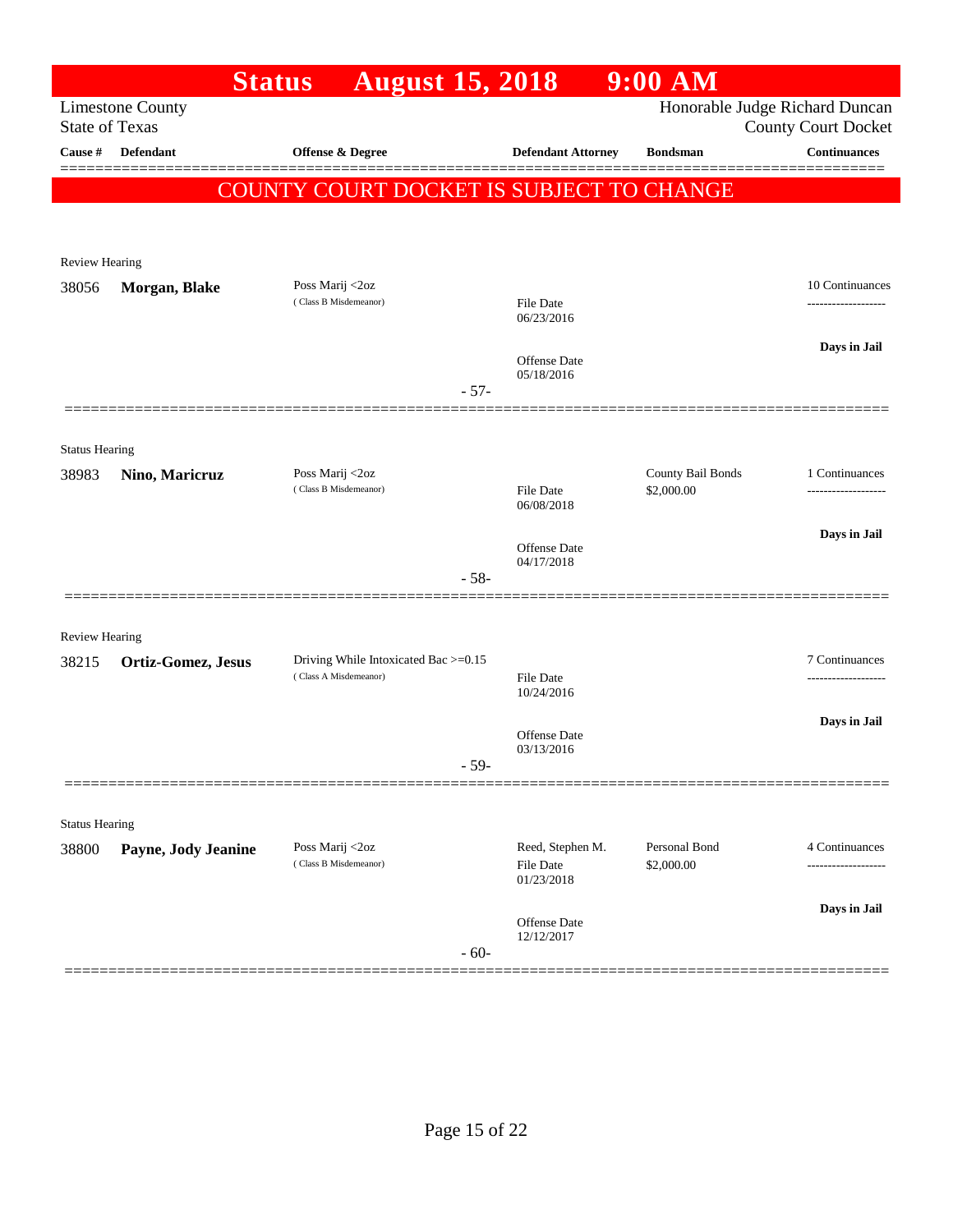|                       | <b>Status</b>             | <b>August 15, 2018</b>                            |        |                                  | $9:00$ AM                  |                                                              |
|-----------------------|---------------------------|---------------------------------------------------|--------|----------------------------------|----------------------------|--------------------------------------------------------------|
| <b>State of Texas</b> | <b>Limestone County</b>   |                                                   |        |                                  |                            | Honorable Judge Richard Duncan<br><b>County Court Docket</b> |
| Cause #               | <b>Defendant</b>          | Offense & Degree                                  |        | <b>Defendant Attorney</b>        | <b>Bondsman</b>            | <b>Continuances</b>                                          |
|                       |                           |                                                   |        |                                  |                            |                                                              |
|                       |                           | COUNTY COURT DOCKET IS SUBJECT TO CHANGE          |        |                                  |                            |                                                              |
|                       |                           |                                                   |        |                                  |                            |                                                              |
| Review Hearing        |                           |                                                   |        |                                  |                            |                                                              |
| 38140                 | Perkins, Anna Sharp       | Driving W/Lic Inv W/Prev<br>Conv/Susp/W/O Fin Res |        | Reed, Benjie                     |                            | 20 Continuances                                              |
|                       |                           | (Class B Misdemeanor)                             |        | <b>File Date</b><br>08/23/2016   |                            |                                                              |
|                       |                           |                                                   |        |                                  |                            | Days in Jail                                                 |
|                       |                           |                                                   |        | Offense Date<br>10/13/2015       |                            |                                                              |
|                       |                           |                                                   | $-61-$ |                                  |                            |                                                              |
|                       |                           |                                                   |        |                                  |                            |                                                              |
| <b>Status Hearing</b> |                           |                                                   |        |                                  |                            |                                                              |
| 38936                 | Ray, Ja'cobrien Malik     | Poss Marij <2oz<br>(Class B Misdemeanor)          |        | Reed, Benjie<br><b>File Date</b> | Reed, Benjie<br>\$2,000.00 | 2 Continuances<br>-------------------                        |
|                       |                           |                                                   |        | 05/11/2018                       |                            |                                                              |
|                       |                           |                                                   |        | Offense Date                     |                            | Days in Jail                                                 |
|                       |                           |                                                   | $-62-$ | 04/19/2018                       |                            |                                                              |
|                       |                           |                                                   |        |                                  |                            |                                                              |
| <b>Status Hearing</b> |                           |                                                   |        |                                  |                            |                                                              |
| 38937                 | <b>Ray, Tyrell Jerome</b> | Poss Marij <2oz<br>(Class B Misdemeanor)          |        | Latray, Michelle J.              |                            | 2 Continuances                                               |
|                       |                           |                                                   |        | <b>File Date</b><br>05/11/2018   |                            |                                                              |
|                       |                           |                                                   |        | Offense Date                     |                            | <b>32 Days in Jail</b>                                       |
|                       |                           |                                                   | $-63-$ | 04/19/2018                       |                            |                                                              |
|                       |                           |                                                   |        |                                  |                            |                                                              |
| <b>Status Hearing</b> |                           |                                                   |        |                                  |                            |                                                              |
| 38938                 | Ray, Tyrell Jerome        | Poss Cs Pg $3 < 28g$                              |        | Latray, Michelle J.              |                            | 2 Continuances                                               |
|                       |                           | (Class A Misdemeanor)                             |        | <b>File Date</b><br>05/11/2018   |                            | -----------------                                            |
|                       |                           |                                                   |        |                                  |                            | 32 Days in Jail                                              |
|                       |                           |                                                   |        | Offense Date<br>04/19/2018       |                            |                                                              |
|                       |                           |                                                   | $-64-$ |                                  |                            |                                                              |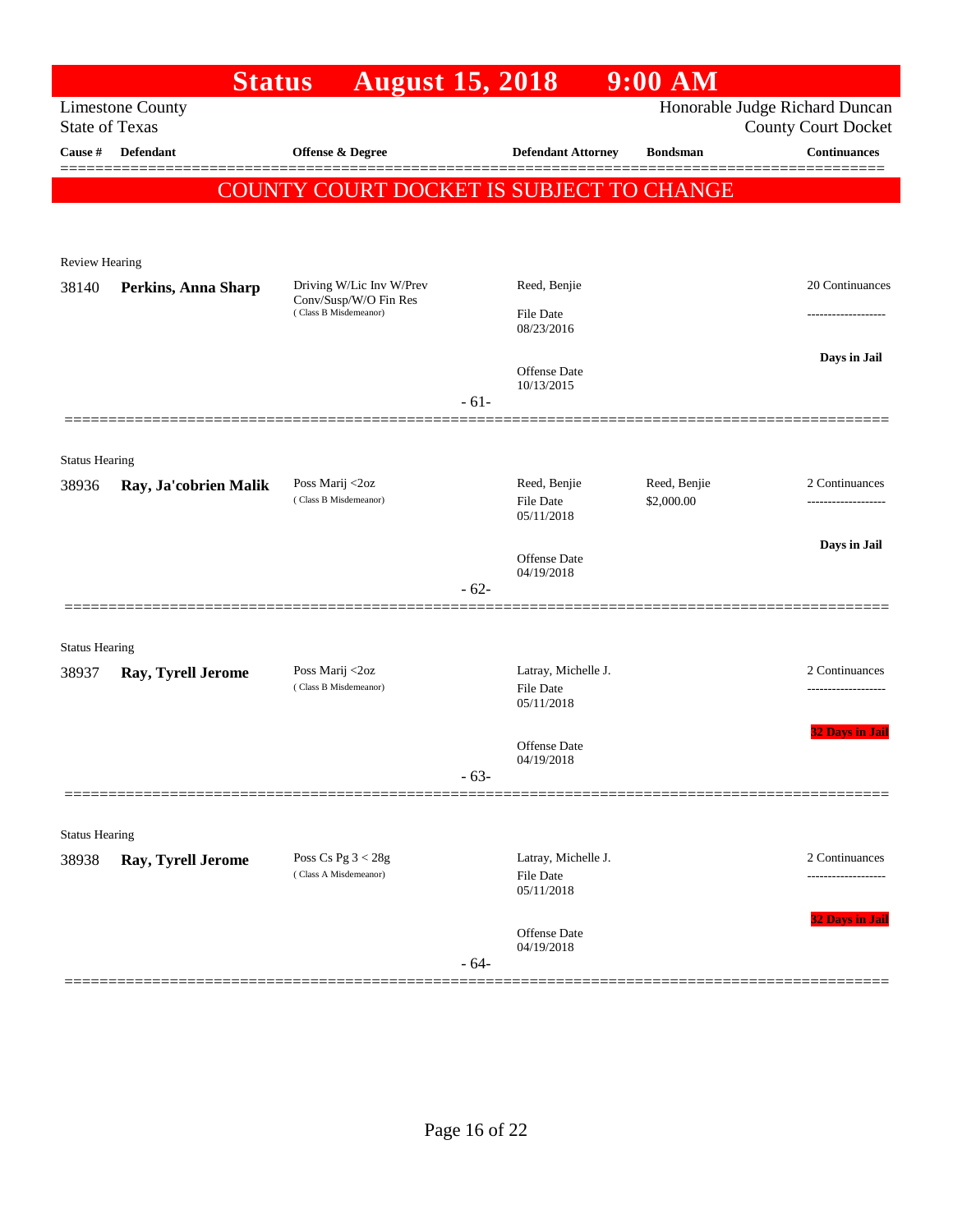|                                | <b>Status</b>              | <b>August 15, 2018</b>                       |                                         | $9:00$ AM                  |                                                              |
|--------------------------------|----------------------------|----------------------------------------------|-----------------------------------------|----------------------------|--------------------------------------------------------------|
| <b>State of Texas</b>          | <b>Limestone County</b>    |                                              |                                         |                            | Honorable Judge Richard Duncan<br><b>County Court Docket</b> |
| Cause #                        | <b>Defendant</b>           | Offense & Degree                             | <b>Defendant Attorney</b>               | <b>Bondsman</b>            | <b>Continuances</b>                                          |
|                                |                            | COUNTY COURT DOCKET IS SUBJECT TO CHANGE     |                                         |                            |                                                              |
|                                |                            |                                              |                                         |                            |                                                              |
| <b>Status Hearing</b>          |                            |                                              |                                         |                            |                                                              |
| 38898                          | <b>Reece, Dalton Perry</b> | Poss Marij <2oz<br>(Class B Misdemeanor)     | Reed, Justin<br>File Date<br>04/25/2018 | Reed, Justin<br>\$2,000.00 | 2 Continuances                                               |
|                                |                            |                                              | <b>Offense Date</b><br>03/19/2018       |                            | Days in Jail                                                 |
|                                |                            |                                              | $-65-$                                  |                            |                                                              |
| <b>Status Hearing</b>          |                            |                                              |                                         |                            |                                                              |
| 38904                          | <b>Reece, Dalton Perry</b> | Unl Carrying Weapon<br>(Class A Misdemeanor) | Reed, Justin                            | Reed, Justin               | 2 Continuances                                               |
|                                |                            |                                              | File Date<br>04/26/2018                 | \$3,000.00                 |                                                              |
|                                |                            |                                              | Offense Date                            |                            | Days in Jail                                                 |
|                                |                            |                                              | 03/19/2018<br>- 66-                     |                            |                                                              |
|                                |                            |                                              |                                         |                            |                                                              |
| <b>Status Hearing</b><br>38856 | Reyes, Rosario Renea       | Driving While Intoxicated                    | Reed, Benjie                            | County Bail Bonds          | 4 Continuances                                               |
|                                |                            | (Class B Misdemeanor)                        | <b>File Date</b><br>03/12/2018          | \$2,000.00                 |                                                              |
|                                |                            |                                              | <b>Offense Date</b>                     |                            | Days in Jail                                                 |
|                                |                            |                                              | 02/18/2018<br>$-67-$                    |                            |                                                              |
|                                |                            |                                              |                                         |                            |                                                              |
| Review Hearing                 |                            | Theft Prop <\$100 W/Prev Conv                | Tate, Greg                              | <b>Freebird Bail Bonds</b> | 6 Continuances                                               |
| 38715                          | Roach, Sara Elizabeth      | (Class B Misdemeanor)                        | File Date<br>10/26/2017                 | \$2,500.00                 | ---------                                                    |
|                                |                            |                                              | Offense Date                            |                            | Days in Jail                                                 |
|                                |                            |                                              | 09/24/2017<br>$-68-$                    |                            |                                                              |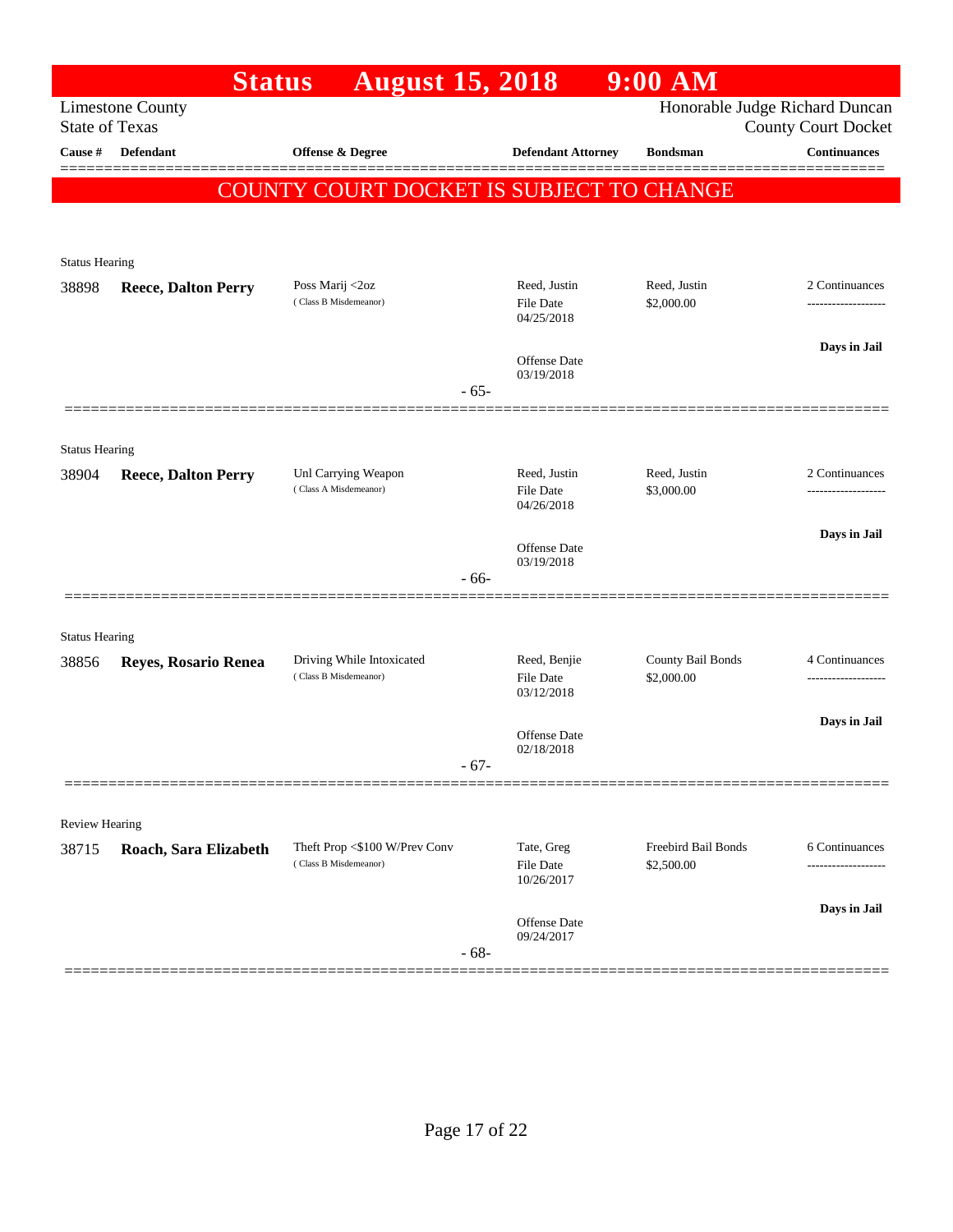|                       |                                                  | <b>Status</b><br><b>August 15, 2018</b>         |                                   | 9:00 AM                        |                            |
|-----------------------|--------------------------------------------------|-------------------------------------------------|-----------------------------------|--------------------------------|----------------------------|
|                       | <b>Limestone County</b><br><b>State of Texas</b> |                                                 |                                   | Honorable Judge Richard Duncan | <b>County Court Docket</b> |
| Cause #               | <b>Defendant</b>                                 | Offense & Degree                                | <b>Defendant Attorney</b>         | <b>Bondsman</b>                | <b>Continuances</b>        |
|                       |                                                  | COUNTY COURT DOCKET IS SUBJECT TO CHANGE        |                                   |                                |                            |
|                       |                                                  |                                                 |                                   |                                |                            |
|                       |                                                  |                                                 |                                   |                                |                            |
| Review Hearing        |                                                  |                                                 |                                   |                                |                            |
| 38716                 | Roach, Sara Elizabeth                            | Fail To Identify Giving False/Ficitious<br>Info | Tate, Greg                        | Freebird Bail Bonds            | 6 Continuances             |
|                       |                                                  | (Class B Misdemeanor)                           | <b>File Date</b><br>10/26/2017    | \$2,500.00                     |                            |
|                       |                                                  |                                                 | <b>Offense Date</b>               |                                | Days in Jail               |
|                       |                                                  | $-69-$                                          | 09/24/2017                        |                                |                            |
|                       |                                                  |                                                 |                                   |                                |                            |
| <b>Status Hearing</b> |                                                  |                                                 |                                   |                                |                            |
| 38873                 | <b>Rossmoine, Nathaniel</b>                      | Assault Cause Bodily Inj.                       | Reed, Justin                      | Reed, Justin                   | 3 Continuances             |
|                       | <b>Emerson</b>                                   | (Class A Misdemeanor)                           | <b>File Date</b><br>04/10/2018    | \$3,000.00                     |                            |
|                       |                                                  |                                                 |                                   |                                | Days in Jail               |
|                       |                                                  |                                                 | <b>Offense Date</b><br>03/01/2018 |                                |                            |
|                       |                                                  | $-70-$                                          |                                   |                                |                            |
| <b>Status Hearing</b> |                                                  |                                                 |                                   |                                |                            |
| 38909                 | Rowden, Benjamin                                 | Poss Marij <2oz                                 |                                   | County Bail Bonds              | 2 Continuances             |
|                       | <b>Jerome</b>                                    | (Class B Misdemeanor)                           | <b>File Date</b><br>04/26/2018    | \$2,000.00                     |                            |
|                       |                                                  |                                                 |                                   |                                | Days in Jail               |
|                       |                                                  |                                                 | Offense Date<br>03/24/2018        |                                |                            |
|                       |                                                  | $-71-$                                          |                                   |                                |                            |
|                       |                                                  |                                                 |                                   |                                |                            |
| Arraignment           |                                                  |                                                 |                                   |                                |                            |
| 38912                 | Salazar, Jose<br>Guadalupe                       | Poss Marij <2oz                                 | Martinez, Armando<br>G.           | County Bail Bonds              | 2 Continuances             |
|                       |                                                  | (Class B Misdemeanor)                           | <b>File Date</b><br>04/26/2018    | \$2,000.00                     |                            |
|                       |                                                  |                                                 |                                   |                                | Days in Jail               |
|                       |                                                  |                                                 | Offense Date<br>03/17/2018        |                                |                            |
|                       |                                                  | $-72-$                                          |                                   |                                |                            |
|                       |                                                  |                                                 |                                   |                                |                            |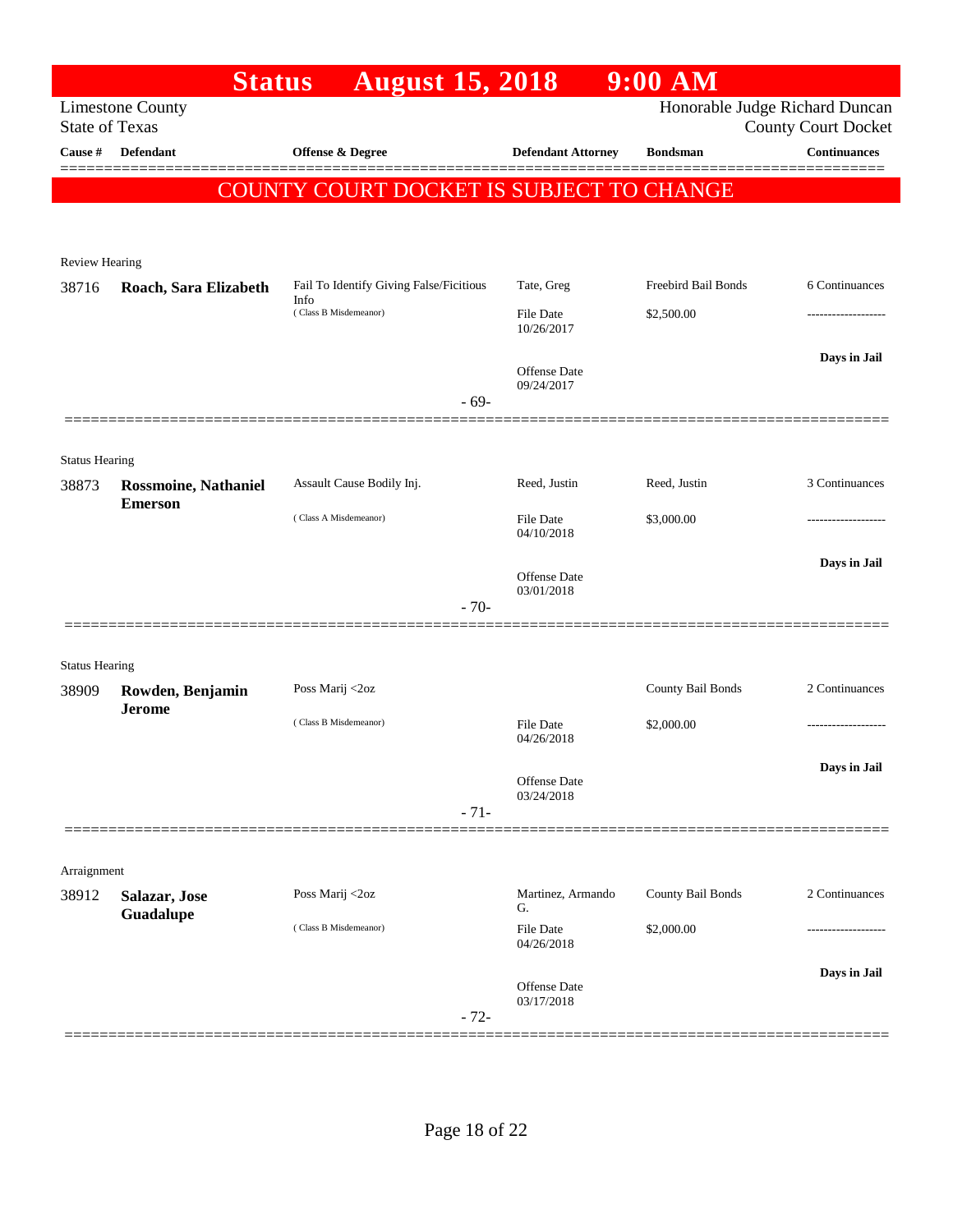|                                  | <b>Status</b>                          | <b>August 15, 2018</b>                        |                                   | $9:00$ AM           |                                                   |
|----------------------------------|----------------------------------------|-----------------------------------------------|-----------------------------------|---------------------|---------------------------------------------------|
|                                  | <b>Limestone County</b>                |                                               |                                   |                     | Honorable Judge Richard Duncan                    |
| <b>State of Texas</b><br>Cause # | <b>Defendant</b>                       | Offense & Degree                              | <b>Defendant Attorney</b>         | <b>Bondsman</b>     | <b>County Court Docket</b><br><b>Continuances</b> |
|                                  |                                        |                                               |                                   |                     |                                                   |
|                                  |                                        | COUNTY COURT DOCKET IS SUBJECT TO CHANGE      |                                   |                     |                                                   |
|                                  |                                        |                                               |                                   |                     |                                                   |
| <b>Status Hearing</b>            |                                        |                                               |                                   |                     |                                                   |
| 38984                            | Scott, Nakia Lasalle,                  | Poss Marij <2oz                               | Reed, Benjie                      | Reed, Benjie        | 1 Continuances                                    |
|                                  | Jr.                                    | (Class B Misdemeanor)                         | <b>File Date</b>                  | \$2,000.00          |                                                   |
|                                  |                                        |                                               | 06/08/2018                        |                     |                                                   |
|                                  |                                        |                                               | Offense Date                      |                     | Days in Jail                                      |
|                                  |                                        | $-73-$                                        | 04/21/2018                        |                     |                                                   |
|                                  |                                        |                                               |                                   |                     |                                                   |
| <b>Status Hearing</b>            |                                        |                                               |                                   |                     |                                                   |
| 38911                            | <b>Scruggs, Juan Mazio</b>             | Poss Marij <2oz                               |                                   | Freebird Bail Bonds | 2 Continuances                                    |
|                                  |                                        | (Class B Misdemeanor)                         | File Date<br>04/26/2018           | \$2,000.00          |                                                   |
|                                  |                                        |                                               |                                   |                     | Days in Jail                                      |
|                                  |                                        |                                               | <b>Offense Date</b><br>03/25/2018 |                     |                                                   |
|                                  |                                        | $-74-$                                        |                                   |                     |                                                   |
|                                  |                                        |                                               |                                   |                     |                                                   |
| Plea Hearing                     |                                        |                                               |                                   |                     |                                                   |
| 38764                            | <b>Shepherd, David</b><br><b>James</b> | Assault Causes Bodily Injury Family<br>Member | Reed, Benjie                      | County Bail Bonds   | 5 Continuances                                    |
|                                  |                                        | (Class A Misdemeanor)                         | File Date<br>12/13/2017           | \$2,500.00          |                                                   |
|                                  |                                        |                                               |                                   |                     | Days in Jail                                      |
|                                  |                                        |                                               | Offense Date<br>10/27/2017        |                     |                                                   |
|                                  |                                        | $-75-$                                        |                                   |                     |                                                   |
|                                  |                                        |                                               |                                   |                     |                                                   |
| <b>Status Hearing</b>            |                                        |                                               |                                   |                     |                                                   |
| 38916                            | Smith, Lovo, Jr.                       | Occupational License<br>(Class B Misdemeanor) | Reed, Bobby                       | County Bail Bonds   | 2 Continuances                                    |
|                                  |                                        |                                               | <b>File Date</b><br>04/30/2018    | \$2,000.00          |                                                   |
|                                  |                                        |                                               |                                   |                     | Days in Jail                                      |
|                                  |                                        |                                               | <b>Offense Date</b><br>03/15/2018 |                     |                                                   |
|                                  |                                        | $-76-$                                        |                                   |                     |                                                   |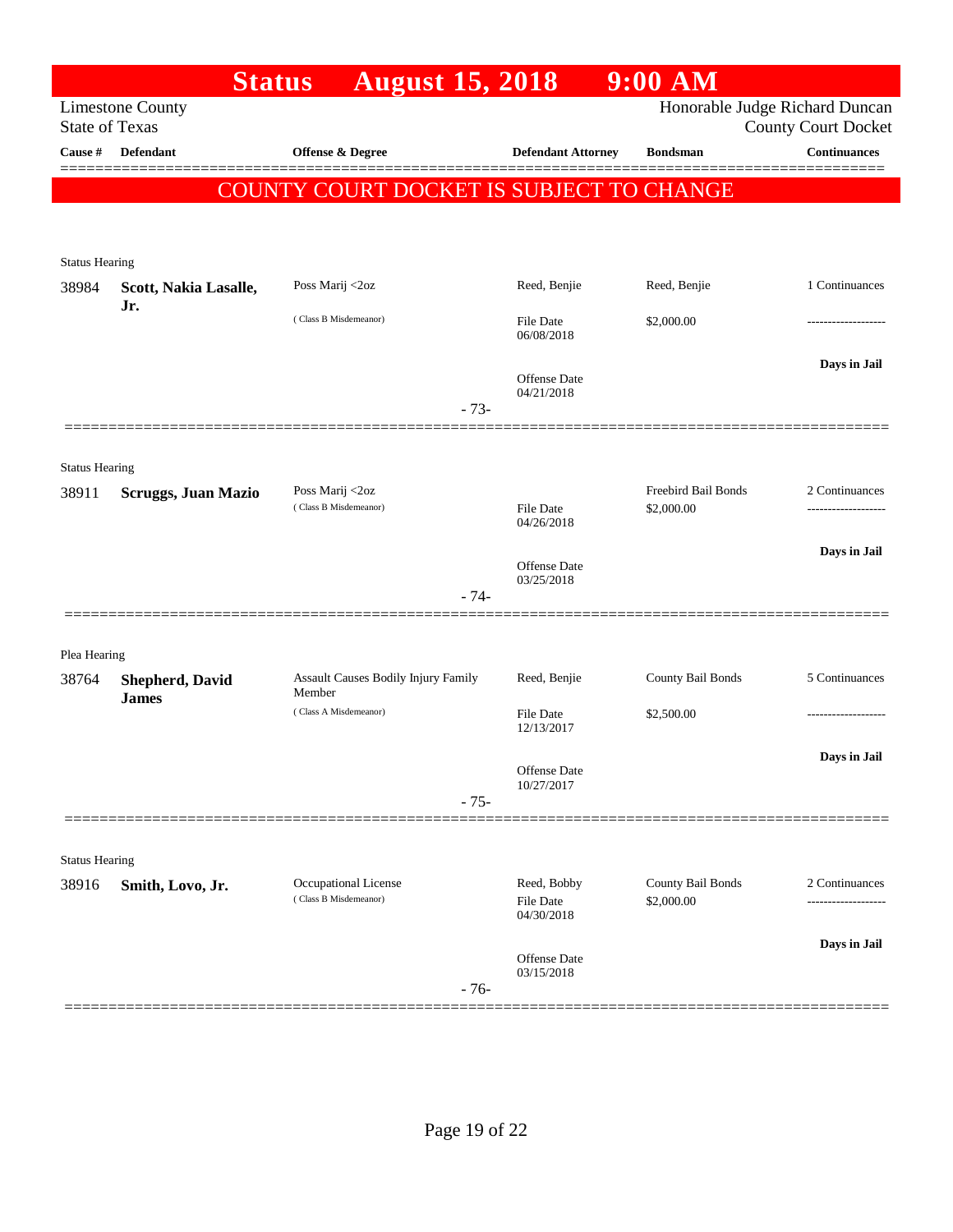|                                | <b>Status</b>               | <b>August 15, 2018</b>                   |                                   | $9:00$ AM                       |                                                              |
|--------------------------------|-----------------------------|------------------------------------------|-----------------------------------|---------------------------------|--------------------------------------------------------------|
| <b>State of Texas</b>          | <b>Limestone County</b>     |                                          |                                   |                                 | Honorable Judge Richard Duncan<br><b>County Court Docket</b> |
| Cause #                        | <b>Defendant</b>            | <b>Offense &amp; Degree</b>              | <b>Defendant Attorney</b>         | <b>Bondsman</b>                 | Continuances                                                 |
|                                |                             | COUNTY COURT DOCKET IS SUBJECT TO CHANGE |                                   |                                 |                                                              |
|                                |                             |                                          |                                   |                                 |                                                              |
|                                |                             |                                          |                                   |                                 |                                                              |
| <b>Status Hearing</b>          |                             | Fail To Identify Fugitive Intent Give    | Reed, Benjie                      | Reed, Benjie                    | 3 Continuances                                               |
| 38837                          | Smith, Tawakani             | False Info<br>(Class A Misdemeanor)      | File Date                         | \$3,000.00                      |                                                              |
|                                |                             |                                          | 02/23/2018                        |                                 |                                                              |
|                                |                             |                                          | <b>Offense</b> Date               |                                 | Days in Jail                                                 |
|                                |                             |                                          | 02/14/2018                        |                                 |                                                              |
|                                |                             | $-77-$                                   |                                   |                                 |                                                              |
|                                |                             |                                          |                                   |                                 |                                                              |
| <b>Status Hearing</b><br>38941 | <b>Stone, Triston</b>       | Poss Marij <2oz                          |                                   | County Bail Bonds               | 2 Continuances                                               |
|                                | <b>Anthony</b>              |                                          |                                   |                                 |                                                              |
|                                |                             | (Class B Misdemeanor)                    | File Date<br>05/11/2018           | \$2,000.00                      | ---------------                                              |
|                                |                             |                                          |                                   |                                 | Days in Jail                                                 |
|                                |                             |                                          | <b>Offense Date</b><br>04/11/2018 |                                 |                                                              |
|                                |                             | $-78-$                                   |                                   |                                 |                                                              |
|                                |                             |                                          |                                   |                                 |                                                              |
| <b>Status Hearing</b>          |                             |                                          |                                   |                                 |                                                              |
| 38836                          | <b>Story, Wesley Walker</b> | Poss Marij <2oz<br>(Class B Misdemeanor) | Reed, Benjie<br><b>File Date</b>  | County Bail Bonds<br>\$2,000.00 | 4 Continuances                                               |
|                                |                             |                                          | 02/22/2018                        |                                 |                                                              |
|                                |                             |                                          | Offense Date                      |                                 | Days in Jail                                                 |
|                                |                             | $-79-$                                   | 11/14/2017                        |                                 |                                                              |
|                                |                             |                                          |                                   |                                 |                                                              |
| <b>Status Hearing</b>          |                             |                                          |                                   |                                 |                                                              |
| 38799                          | Thomas, Zebulun             | Poss Marij <2oz                          |                                   | Personal Bond                   | 3 Continuances                                               |
|                                | <b>Shamiah</b>              | (Class B Misdemeanor)                    | <b>File Date</b><br>01/23/2018    | \$2,000.00                      |                                                              |
|                                |                             |                                          |                                   |                                 | Days in Jail                                                 |
|                                |                             | $-80-$                                   | Offense Date<br>12/24/2017        |                                 |                                                              |
|                                |                             |                                          |                                   |                                 |                                                              |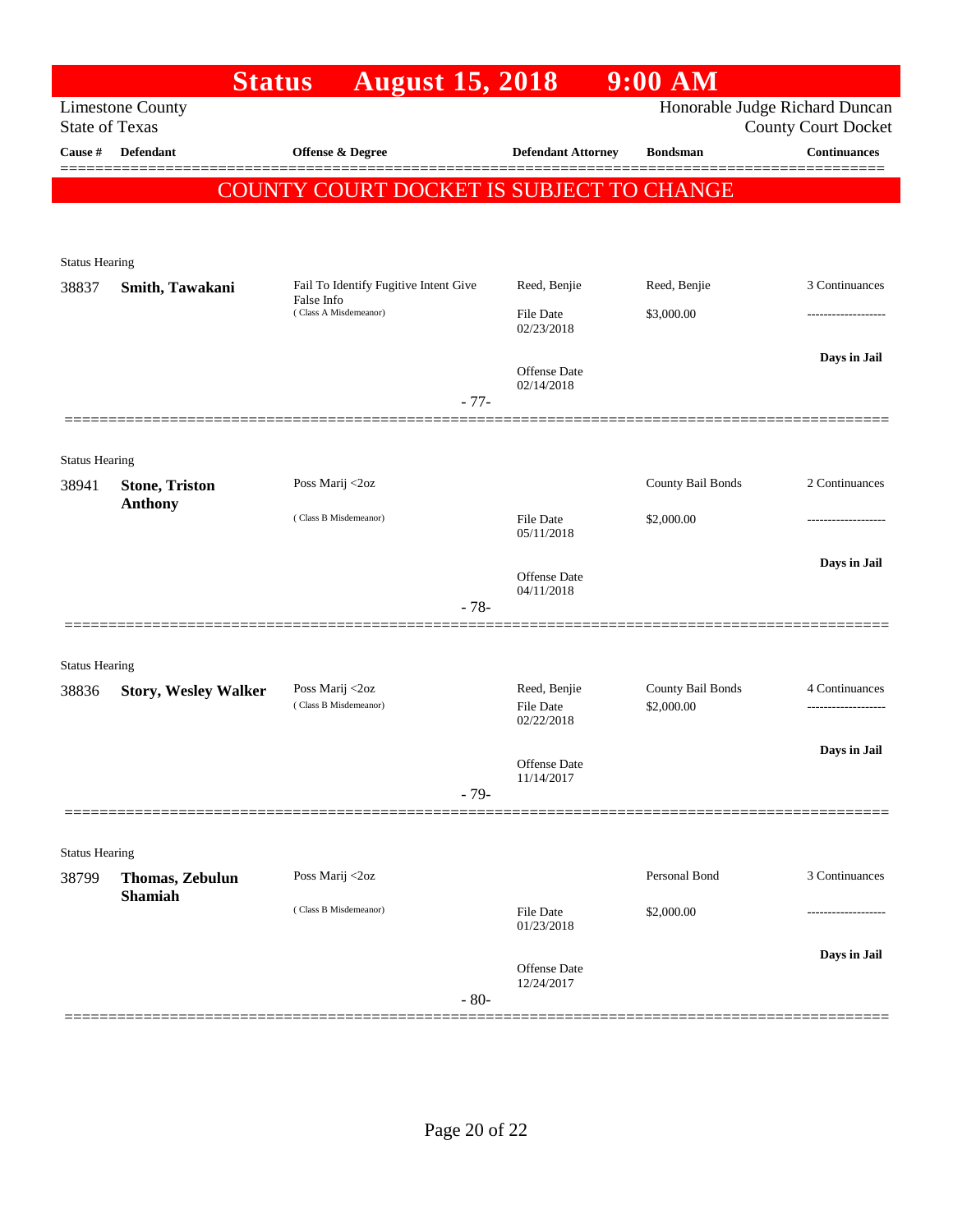|                                | <b>Status</b>                                    | <b>August 15, 2018</b>                            |        |                                   | $9:00$ AM         |                                                   |
|--------------------------------|--------------------------------------------------|---------------------------------------------------|--------|-----------------------------------|-------------------|---------------------------------------------------|
|                                | <b>Limestone County</b><br><b>State of Texas</b> |                                                   |        |                                   |                   | Honorable Judge Richard Duncan                    |
| Cause #                        | <b>Defendant</b>                                 | Offense & Degree                                  |        | <b>Defendant Attorney</b>         | <b>Bondsman</b>   | <b>County Court Docket</b><br><b>Continuances</b> |
|                                |                                                  |                                                   |        |                                   |                   |                                                   |
|                                |                                                  | COUNTY COURT DOCKET IS SUBJECT TO CHANGE          |        |                                   |                   |                                                   |
|                                |                                                  |                                                   |        |                                   |                   |                                                   |
| <b>Status Hearing</b>          |                                                  |                                                   |        |                                   |                   |                                                   |
| 38881                          | <b>Thompkin, Charles</b><br>Edward               | Driving W/Lic Inv W/Prev<br>Conv/Susp/W/O Fin Res |        |                                   | County Bail Bonds | 3 Continuances                                    |
|                                |                                                  | (Class B Misdemeanor)                             |        | File Date<br>04/10/2018           | \$1,000.00        |                                                   |
|                                |                                                  |                                                   |        |                                   |                   | Days in Jail                                      |
|                                |                                                  |                                                   |        | Offense Date<br>01/31/2018        |                   |                                                   |
|                                |                                                  |                                                   | $-81-$ |                                   |                   |                                                   |
|                                |                                                  |                                                   |        |                                   |                   |                                                   |
| <b>Status Hearing</b>          |                                                  |                                                   |        |                                   |                   |                                                   |
| 38965                          | <b>Thompson, Aaron</b><br><b>Michael</b>         | Poss Marij <2oz                                   |        |                                   | County Bail Bonds | 1 Continuances                                    |
|                                |                                                  | (Class B Misdemeanor)                             |        | File Date<br>05/30/2018           | \$2,000.00        |                                                   |
|                                |                                                  |                                                   |        |                                   |                   | Days in Jail                                      |
|                                |                                                  |                                                   |        | Offense Date<br>05/11/2018        |                   |                                                   |
|                                |                                                  |                                                   | $-82-$ |                                   |                   |                                                   |
|                                |                                                  |                                                   |        |                                   |                   |                                                   |
| <b>Status Hearing</b><br>38819 |                                                  | Criminal Trespass                                 |        | Sanders, Raymond L.               | County Bail Bonds | 4 Continuances                                    |
|                                | Walsh, Ember Leekolh                             | (Class B Misdemeanor)                             |        | <b>File Date</b><br>02/12/2018    | \$1,000.00        |                                                   |
|                                |                                                  |                                                   |        |                                   |                   | Days in Jail                                      |
|                                |                                                  |                                                   |        | Offense Date<br>11/14/2017        |                   |                                                   |
|                                |                                                  |                                                   | $-83-$ |                                   |                   |                                                   |
|                                |                                                  |                                                   |        |                                   |                   |                                                   |
| <b>Status Hearing</b>          |                                                  |                                                   |        |                                   |                   |                                                   |
| 38978                          | <b>Wimberly, Jeffery</b><br>Lynn, Jr.            | Assault Causes Bodily Injury Family<br>Member     |        | Sanders, Raymond L.               | County Bail Bonds | 1 Continuances                                    |
|                                |                                                  | (Class A Misdemeanor)                             |        | <b>File Date</b><br>06/06/2018    | \$3,000.00        |                                                   |
|                                |                                                  |                                                   |        |                                   |                   | Days in Jail                                      |
|                                |                                                  |                                                   |        | <b>Offense</b> Date<br>04/20/2018 |                   |                                                   |
|                                |                                                  |                                                   | $-84-$ |                                   |                   |                                                   |